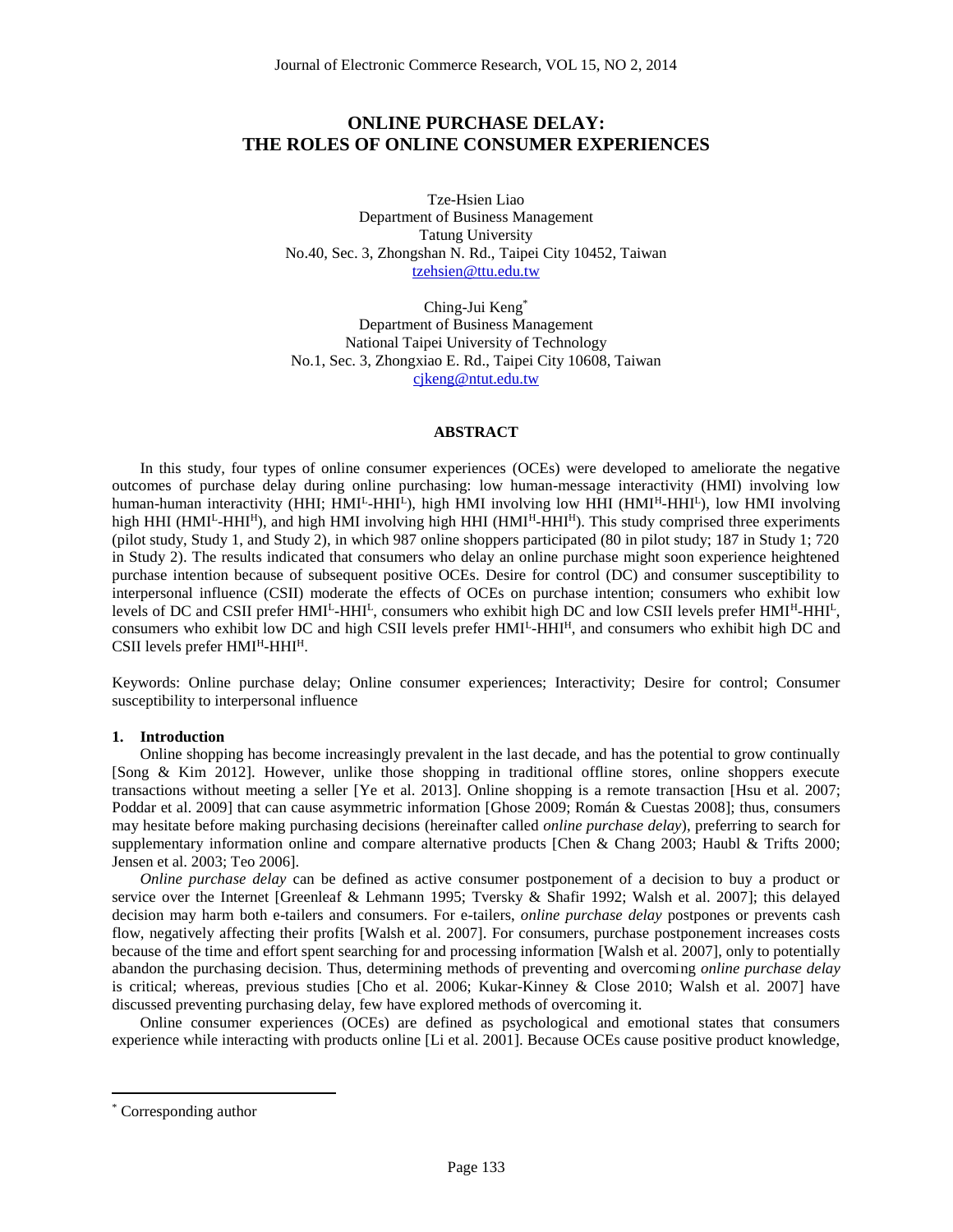brand attitudes, and purchasing intentions [Daugherty et al. 2008; Li et al. 2002; Li et al. 2003; Suh & Lee 2005], it was proposed that OCEs may facilitate overcoming *online purchase delay*.

Previous studies have classified OCEs as indirect and virtual experiences based on their ability to "control the message" [Daugherty et al. 2008; Li, et al. 2001; Li et al. 2002; Li et al 2003]. However, such classification requires elaboration. The concepts of social cues [Wang et al. 2007] and interpersonal communication [Liu & Shrum 2002] also deserve consideration. "Interactivity" is a key feature of Web sites [Ghose & Dou 1998; Sicilia et al. 2005; Song & Zinkhan 2008] and can be classified as both a form of human-message interactivity (HMI) and humanhuman interactivity (HHI). HMI is the ability of the user to control and modify messages [Ariely 1998; Steuer 1992], which is similar to the basis of traditional OCE classification (i.e., controlling the message). HHI is the two-way, reciprocal communication between senders and receivers [Cho & Cheon 2005; Ko et al. 2005], involving social cues and interpersonal communication. Therefore, based on the concept of interactivity, this study proposed reclassifying OCEs by using HMI (i.e., high or low HMI) and HHI (i.e., high or low HHI).

Despite proposing that OCEs overcome the negative outcomes of *online purchase delay*, this study determined that two critical variables may moderate the effects of OCEs. The first possible moderating variable is desire for control (DC), which is a stable personality trait reflecting the extent to which people are motivated to control the events in their lives [Burger & Cooper 1979]. Based on Controlling the Information Flow Theory [Ariely 2000], consumers who exhibit a high level of DC may prefer high levels of HMI. The second possible moderating variable is consumer susceptibility to interpersonal influence (CSII), which is the need to identify with or to enhance personal image in the opinion of others by acquiring and using products and brands, demonstrating willingness to conform to the purchasing expectations of others, or learning about products and services by observing or seeking information from others [Bearden et al. 1989]. Based on Social Response Theory [Nass et al. 1995], consumers who exhibit high levels of CSII prefer high levels of HHI.

Therefore, this study involved a concerted effort to classify OCEs and determine which types of OCEs overcame the negative effects of purchase delays during the online-purchasing process. This study also discussed the moderating roles of DC and CSII.

#### **2. Literature Review**

### 2.1. Online Purchase Delay

*Online purchase delay* can be defined as the active postponement of a decision to buy a product or service on the Internet [Greenleaf & Lehmann 1995; Tversky & Shafir 1992; Walsh et al. 2007].

Tversky & Shafir [1992] indicated that consumers typically seek to maximize the value of their purchases. When consumers feel conflicted about a purchase, they may delay the decision and seek additional information. Dhar [1997] proposed that in the real world, decision makers have few choices because they seek information on existing products or search for new alternatives. Certain studies have indicated that consumers may hesitate to make purchasing decisions because they spend time gathering additional information regarding the possible purchase [Greenleaf & Lehmann 1995; Shugan 1980].

Luce et al. [1997] determined that decision difficulty results from information that is excessively abundant or complex for the decision maker; this finding that was consistent with those of other studies [Einhorn & Hogarth 1981; Huffman & Kahn 1998; Payne 1982]. Walsh et al. [2007] suggested that consumer overload confusion stemming from advertisements causes decision postponement and negatively influences brand loyalty.

Based on the aforementioned studies, reasons for purchase delay were separated into two categories: the "need for additional information" and "excessive or complex information." Although previous studies have focused on offline environments, this study proposed that the need for additional information and excessive or complex information can induce *online purchase delay*.

Cho et al. [2006] proposed that consumers hesitate to purchase on the Internet because they perceive Web sites as unreliable. According to Everard & Galletta  $[2006]$ , consumers who perceive flaws in the information reliability of an online store exhibit decreased trust toward that store, negatively affecting their purchase intention. Studies have also proposed that information reliability is the critical antecedent of online purchase decisions [Kim et al. 2008; Urban et al. 2000]. Therefore, it was assumed that "low information reliability" may be an essential reason for *online purchase delay*.

Because *online purchase delay* may harm the profits of e-tailers and increase consumer search costs [Walsh et al. 2007], methods of increasing purchase intention after consumer hesitation warrant investigation. Previous studies have explored the reasons for purchase postponement to prevent such problems; however, few studies have discussed overcoming such problems after consumers actively delay a purchase. The next section introduces the concept of OCEs and how these can be applied to overcome *online purchase delays*.

2.2. Online Consumer Experiences (OCEs)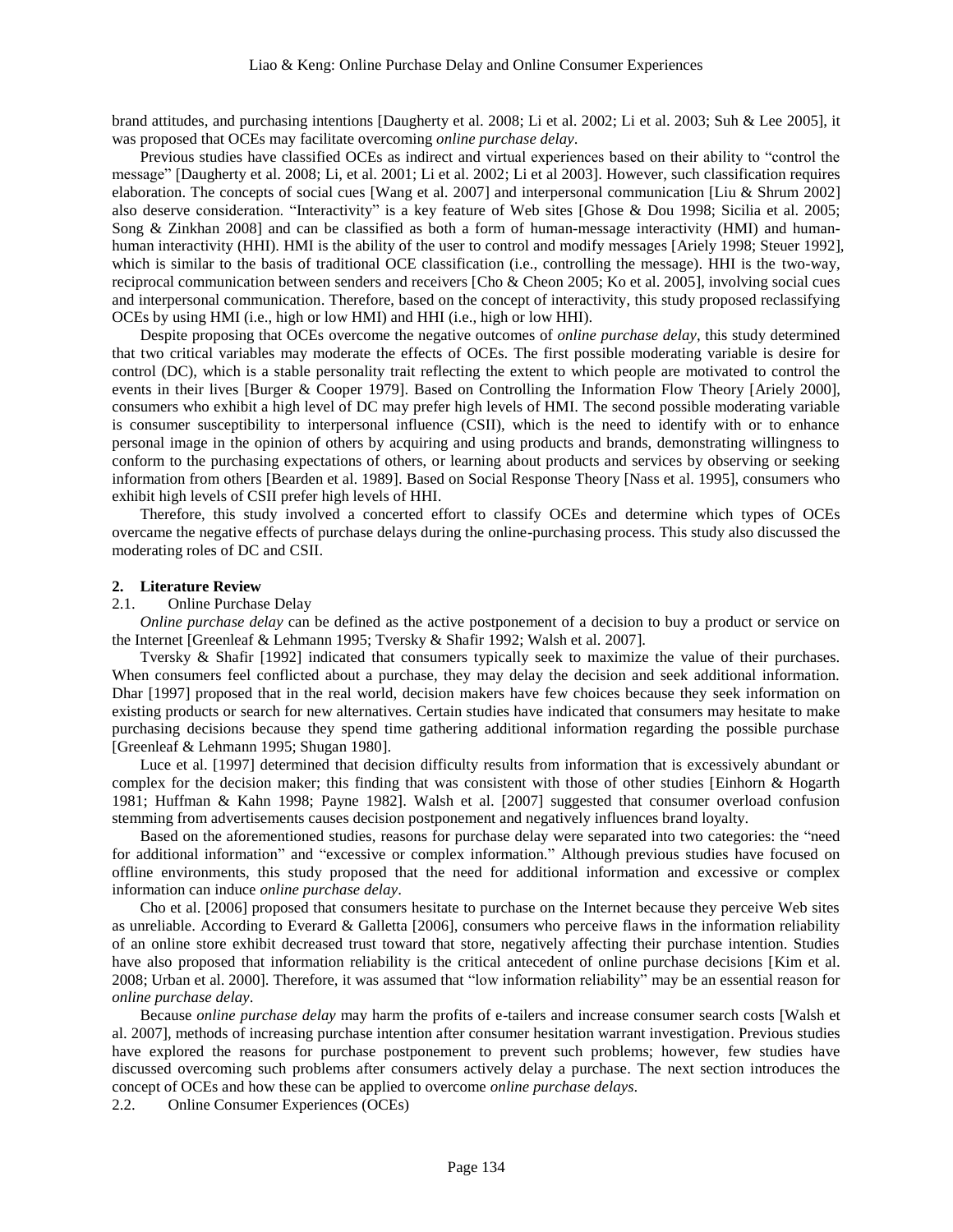Consumer experience is defined as a psychological and emotional state that consumers experience while interacting with a product [Li et al. 2001]. Li et al. [2001] indicated that three types of consumer experiences exist: direct, indirect, and virtual experiences. A direct experience is an unmediated interaction between products and the full sensory capacity of consumers, primarily comprising the visual, auditory, gustatory, olfactory, somatic, and orienting senses [Klein 2003; Suh & Lee 2005]. None of these senses are used in indirect experiences because no physical contact with the product is involved [Li et al. 2002]. Although virtual experiences are a form of indirect experience, they tend to be richer than indirect experiences and typically involve only two senses (vision and hearing) because the virtual environments of most Web-based stores use the images and sounds displayed on monitors and speakers [Suh & Lee 2005]. Thus, OCEs can be classified as indirect and virtual experiences according to the message-control concept [Daugherty et al. 2008; Li et al. 2001; Li et al. 2002; Li et al. 2003].

Because social cues [Wang et al. 2007] and interpersonal communication [Liu & Shrum 2002] are central concepts in online communication, this study proposed that the typologies of OCEs must be extended. The concept of interactivity is introduced in the following paragraph, which discusses how this study attempted applies interactivity to OCE classification.

Interactivity is a key feature of Web sites [Ghose & Dou 1998; Sicilia et al. 2005; Song & Zinkhan 2008] because they are based on information and communication technologies that enable simple and rapid interactions between consumers and advertisers [Coyle & Thorson 2001; Ha & James 1998].

Interactivity is a complex and multidimensional concept that can be defined in several ways, but two dimensions most frequently appearing in relevant literature: HMI and HHI [Cho & Cheon 2005; Ko et al. 2005; Suntornpithug & Khamalah 2010; Yu et al. 2008]. From an HMI perspective, interactivity is the ability of the user to control and modify messages [Ariely 1998; Steuer 1992]. Control is a key characteristic of interactivity [Heeter 2000; Lombard & Ditton 1997; Yadav & Varadarajan 2005]. In traditional media, users have numerous choices, but exert little control over the messages. For example, consumers can only flip through the channels and look for messages that match their attitudes and interests [Westin et al. 1993]. By contrast, the Internet enables users to control the messages they receive and customize these messages according to their needs [Liu & Shrum 2002]. Users can manipulate and customize messages by altering the colors, shapes, graphics, sounds, and order of the content in a message [Ko et al. 2005].

From an HHI perspective, interactivity is defined as is the two-way, reciprocal communication between senders and receivers [Cho & Cheon 2005; Ko et al. 2005]. HHI is often discussed from an interpersonal-communication perspective [Liu & Shrum 2002]; the more that communication in a computer-mediated environment resembles interpersonal communication, the more it is considered interactive communication [Ha & James 1998]. The message flow in traditional mass media is one-way, from senders to receivers [Cook 1994]. By contrast, in new interactive media, marketers can deliver information to individual consumers and consumers can provide feedback [Ko et al. 2005].

This study applied the concept of interactivity to classify OCEs into four dimensions on the basis of previous studies [Cho & Cheon 2005; Ko et al. 2005; Liu & Shrum 2002; Yu et al. 2008] (Figure 1).

| <b>Online Consumer Experiences (OCEs)</b> | Human-Human Interactivity (HHI) |             |             |  |
|-------------------------------------------|---------------------------------|-------------|-------------|--|
|                                           | (Interpersonal Communication)   |             |             |  |
|                                           |                                 | Low         | High        |  |
| Human-message Interactivity (HMI)         | Low                             | $HMIL-HHIL$ | $HMIL-HHIH$ |  |
| (Message Control)                         | $HMIH-HHIL$                     | $HMIH-HHIH$ |             |  |

Figure 1: Typology of Online Consumer Experiences (OCEs)

HMI<sup>L</sup>-HHI<sup>L</sup> refers to low levels of message control and interpersonal communication such as online "print advertisements" that contain static text and product pictures.

HMI<sup>H</sup>-HHI<sup>L</sup> refers to high levels of message control and low levels of interpersonal communication, such as virtual reality or interactive Web pages, which enable consumers to actively choose the information they want.

HMI<sup>L</sup>-HHI<sup>H</sup> refers to low levels of message control and high levels of interpersonal communication such as online print advertisements involving a model, avatar or spokesperson.

HMI<sup>H</sup>-HHI<sup>H</sup> refers to high levels of message control and levels of high interpersonal communication, such as a discussion forum, Q&A, or online customer service center, which enables consumers to actively communicate with others.

This study proposed that the effects of these four OCEs are moderated by the two consumer trait variables (DC and CSII); these variables are introduced in the following sections.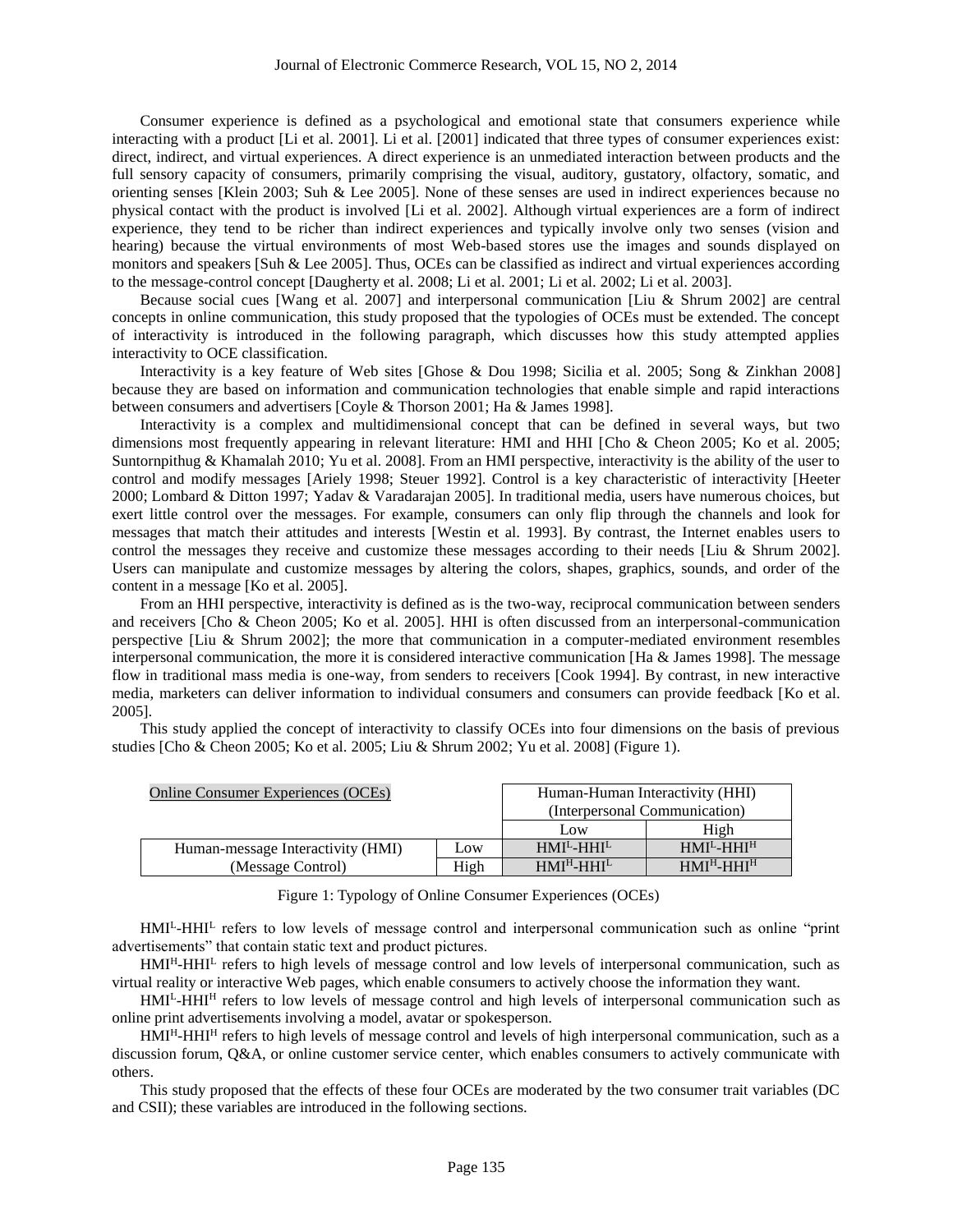## 2.3. Desire for Control (DC)

DC is defined as a stable personality trait reflecting the extent to which people are motivated to control events in their lives [Burger & Cooper 1979]. People who exhibit a high DC can be described as assertive, decisive, and active; they typically seek to influence others when doing so is advantageous and prefer to avoid unpleasant situations or failures by manipulating events to ensure their desired outcomes [Burger 1985; Burger & Cooper 1979]. People who exhibit a high DC typically seek leadership roles in group situations [Burger 1985; Burger & Cooper 1979]. People who exhibit a low DC are typically nonassertive, passive, and indecisive; they are unlikely to attempt to influence others, and may prefer that certain daily decisions be made by others [Burger 1985; Burger & Cooper 1979].

## 2.4. Consumer Susceptibility to Interpersonal Influence (CSII)

CSII is defined as the need to identify with or enhance personal image in the opinion of others by acquiring and using products and brands, demonstrating willingness to conform to the purchasing expectations of others, or learning about products and services by observing or seeking information from others [Bearden et al. 1989]. McGuire [1968] indicated that susceptibility to interpersonal influence is a general trait that varies among people and that the relative influenceability of a person in one a situation tends to be positively related to their influenceability in various social situations [Bearden et al. 1989]. Previous studies have applied CSII to advertising [Prendergast et al. 2008] and purchase behavior [Lalwani 2002].

## **3. Research Hypotheses**

This study investigated the effects of OCEs on *online purchase delay*. One pilot study and two formal studies (Studies 1and 2) were conducted. Figure 2 shows the integrated research framework of this study.



Figure 2: Integrated Research Framework

Because *online purchase delay* means that consumers actively postpone making online purchase decisions, this study were unable to assign participants to an *online purchase delay* condition. This study conducted the pilot study to facilitate Studies 1 and 2; understand the reasons for *online purchase delay*; and design a relatively impartial purchase situation, enabling participants to actively decide to either "buy now" or "buy later."

In Study 1, this study compared the effects of OCEs and non-OCEs in the condition of *online purchase delay* and verified that when consumers decide to delay a purchase, providing OCEs can increase their purchase intention. This study leveraged the concept of interactivity [Cho & Cheon 2005; Ko et al. 2005; Liu & Shrum 2002; Suntornpithug & Khamalah 2010; Yu et al. 2008] to develop four OCEs:  $HMI<sup>L</sup>HHII<sup>L</sup>$ ,  $HMI<sup>H</sup>HHI<sup>L</sup>$ ,  $HMI<sup>L</sup>HHI<sup>H</sup>$ , and HMI<sup>H</sup>-HHI<sup>H</sup>.

In Study 2, this study investigated the moderating roles of DC and CSII on the effects of OCEs. Based on Controlling the Information Flow Theory [Ariely 2000], this study proposed that consumer DC moderates the effects of OCEs. According to Social Response Theory [Nass et al. 1995], this study proposed that CSII moderates the effects of OCEs during *online purchase delay*.

3.1. Web Site Information Quality, Online Purchase Delay, and Purchase Intention (Pilot Study)

McKinney et al. [2002] defined Web site information quality as customer perceptions regarding the quality of information presented on a Web site. The measurement comprised three dimensions: information reliability (trustworthiness, accuracy, and credibility), information usefulness (informativeness and value), and information understandability (clarity of meaning, ease of understanding, and readability). These dimensions may facilitate integrating the reasons for delays in consumer purchases online. *Online purchase delay* may be caused by low levels of reliability (i.e., low information reliability), usefulness (i.e., need for additional information), or understandability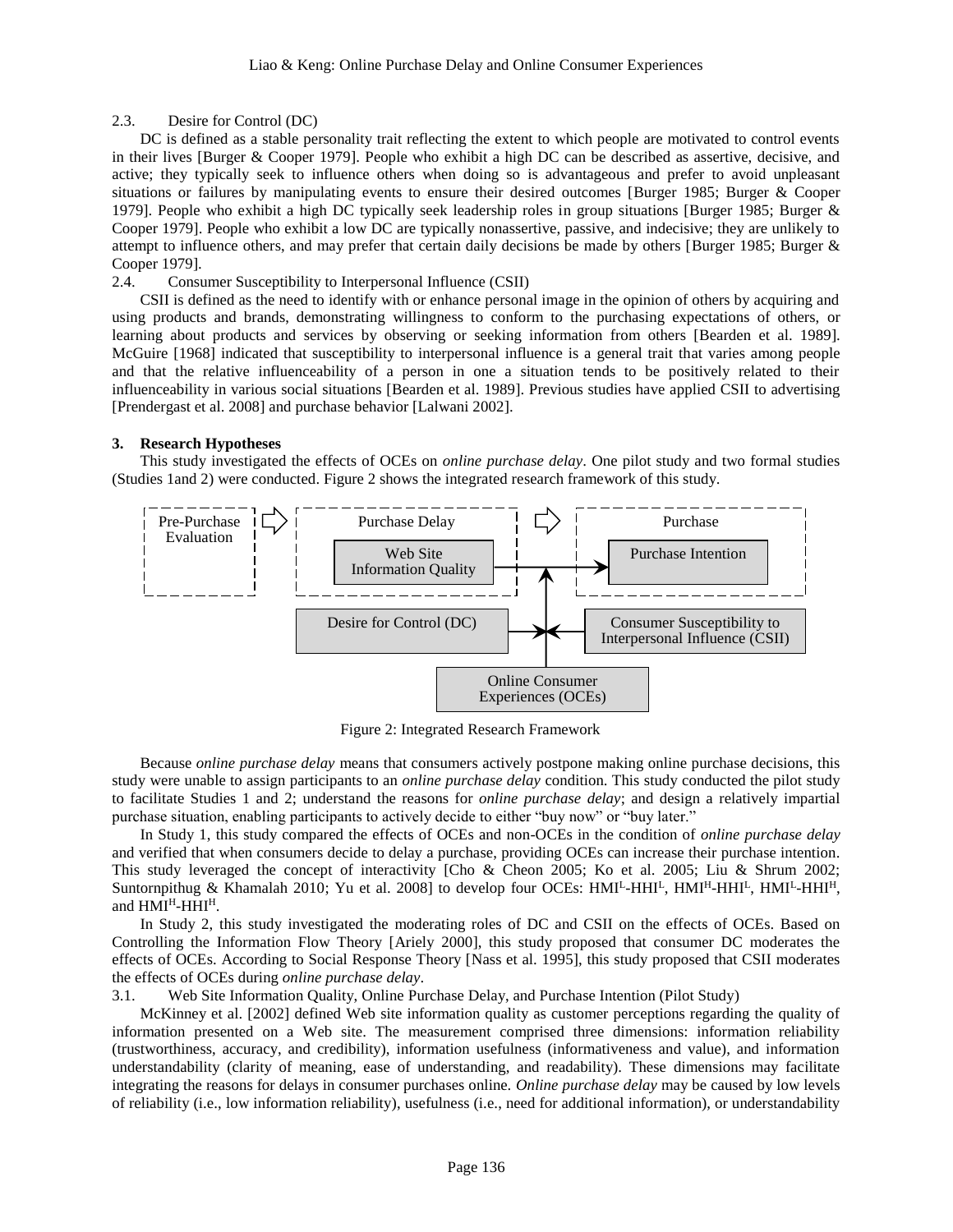(i.e., excessive or complex information) in Web site information (Table 1). This study proposed the following hypothesis:

*H1: Web site information quality (reliability, usefulness, and understandability) affects consumer online purchase delay. Consumers who delay their purchases may perceive a lower level of Web site information quality compared with those who do not delay their purchases (i.e., non-"online purchase delay").*

| Dimensions of Web Site         | Reasons for                  | References                                       |
|--------------------------------|------------------------------|--------------------------------------------------|
| <b>Information Quality</b>     | <b>Online Purchase Delay</b> |                                                  |
| <b>Information Reliability</b> | Low Information              | Cho et al. 2006; Everard & Galletta 2006; Kim et |
|                                | Reliability                  | al. 2008; Urban et al. 2000                      |
| <b>Information Usefulness</b>  | Needing Additional           | Bettman et al. 1998; Dhar 1997; Greenleaf &      |
|                                | Information                  | Lehmann 1995; Shugan 1980; Tversky & Shafir      |
|                                |                              | 1992; Walsh et al. 2007                          |
| Information                    | <b>Excessive or Complex</b>  | Einhorn & Hogarth 1981; Greenleaf & Lehmann      |
| Understandability              | Information                  | 1995; Luce et al. 1997; Payne 1982; Walsh et al. |
|                                |                              | 2007                                             |

Table 1: Web Site Information Quality and Reasons for Online Purchase Delay

*Online purchase delay* means the active postponement of a decision to buy a product or a service on the Internet. In the consumer purchase process [Blackwell et al. 2001], purchase delay may occur between the prepurchase evaluation and the purchase stage. Moreover, the purchase delays of consumers may negatively influence purchase intention [Lee & Dubinsky 2003]. Hence, this study proposed that *online purchase delay* yields negative consumer purchase intentions; thus, the following hypothesis is proposed:

*H2: Consumer decisions to delay an online purchase may lower purchase intention to a greater degree compared with the purchase intention when no online purchase delay occurs (non-"online purchase delay").*

Ahn et al. [2004] indicated that Web site information quality is likely to help consumers compare shopping products, enhance shopping enjoyment, and make superior purchase choices online. Cheung et al. [2008] proposed that consumers purchase decisions are determined by the perceived quality of Web site information. Lim et al. [2009] suggested that perceived Web site information quality positively affects purchase intention. Gregg & Walczak [2010] verified that high-quality Web site information results in an increased intention to purchase online. Thus, Web site information quality may positively influence the online purchase intentions of consumers; thus, the following hypothesis is proposed (Pilot Study framework, Figure 3):

*H3: Web site information quality (reliability, usefulness, and understandability) positively influences purchase intention.* 



Figure 3: Framework of Pilot Study

## 3.2. Effects of OCEs during Online Purchase Delay (Study 1)

Past studies have suggested that OCEs positively influence advertising effects. Kim & Biocca [1997] concluded that the virtual experience created by a "presence" state could result in increased persuasion. Li et al. [2002] and Li et al. [2003] observed that 3D advertising (i.e., virtual experience) enhances presence and influences product knowledge, brand attitudes, and purchase intention. Griffith & Chen [2004] suggested that virtual experience enables consumers to directly evaluate product claims, thereby increasing their confidence. Studies have suggested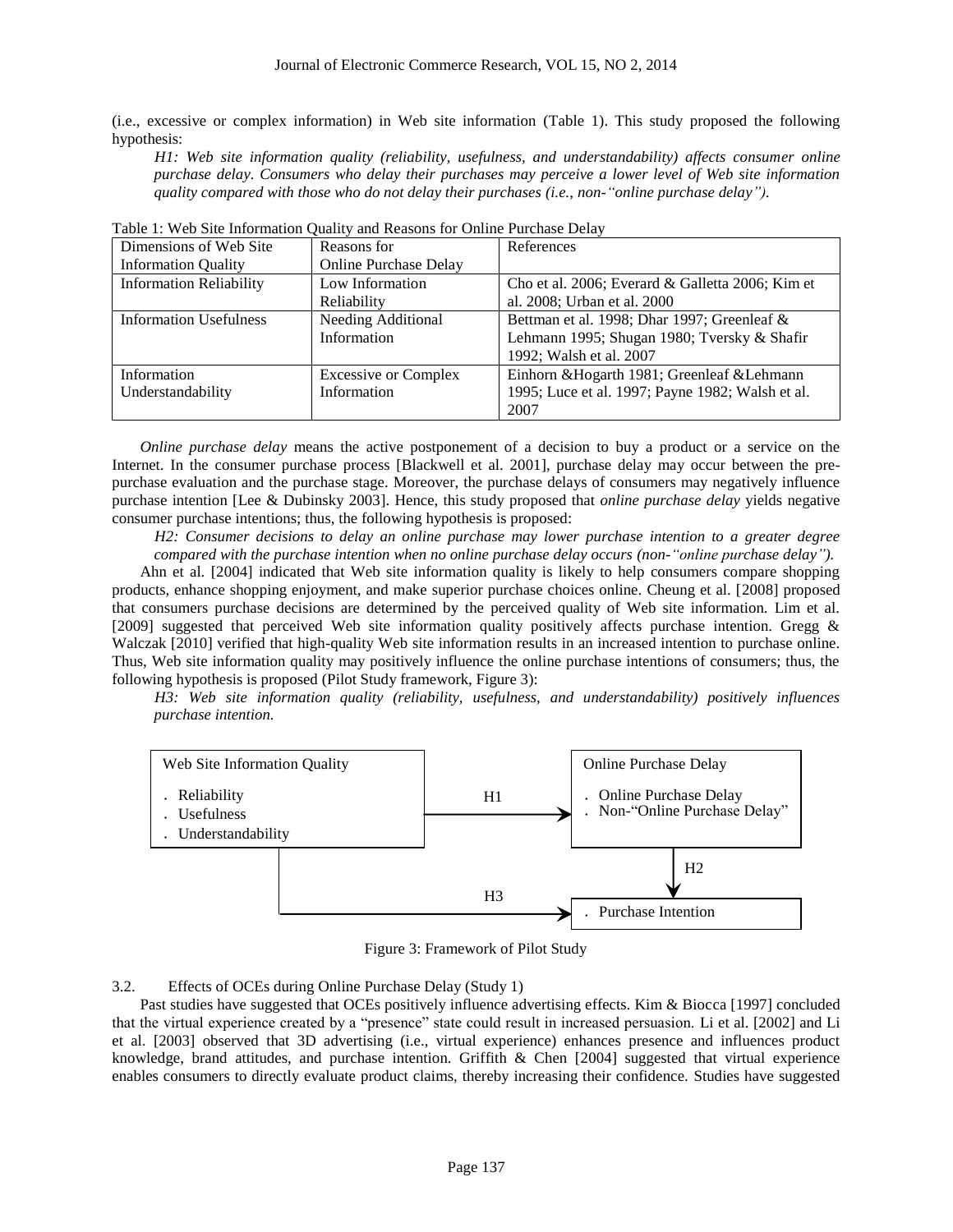that OCEs increase product knowledge, brand attitudes, and purchase intention [Daugherty et al. 2008; Suh & Lee 2005]; therefore, this study proposed that OCEs ameliorate the negative outcomes of *online purchase delay*.

The OCEs were classified as  $HMI<sup>L</sup>-HH<sup>L</sup>$ ,  $HMI<sup>H</sup>-HH<sup>H</sup>$ ,  $HMI<sup>L</sup>-HH<sup>H</sup>$ , and  $HMI<sup>H</sup>-HH<sup>H</sup>$  based on interactivity. Studies have indicated that Web sites that involve HMI or HHI positively influence consumer purchase intention [Jiang et al. 2010; Ko et al. 2005]. This study proposed that after consumers become determined to delay an online purchase, experiencing any of the aforementioned OCEs strengthens their purchase intention compared with the purchase intention when no such OCEs (i.e., non-OCEs) occur. Thus, we proposed the following hypothesis, and Figure 4 presents the framework of Study 1:

### *In the Online Purchase Delay Condition*



Figure 4: Framework of Study 1

*H4: In the condition of an online purchase delay, situations in which OCEs (i.e., HMIL-HHIL, HMIH-HHIL, HMI<sup>L</sup> -HHI<sup>H</sup>, or HMI<sup>H</sup>-HHI<sup>H</sup>) occur yield higher purchase intentions compared with situations in which OCEs do not occur (i.e., non-OCEs)*.

3.3. The Moderating Effects of DC and CSII on OCEs during Online Purchase Delay (Study 2)

Providing consumers with information to assist their decision-making is a crucial objective for marketers [Bettman 1975]; however, substantial information may be not always effective because superfluous information can impede the ability of consumers to make decisions [Jacoby et al. 1974]. Hence, it is possible to provide interactive information systems that enable consumers to appropriately control and search for the information they require [Hoffman et al. 1996].

Controlling the Information Flow Theory was proposed by Ariely [2000], who discovered that even though information control allows consumers to use flexible information systems that fit their individual needs, information control might not always enhance the decision quality, memory, knowledge, and confidence of consumers. Excessive information control may increase consumer cognitive load, forcing consumers to spend substantial time managing the information flow (e.g., deciding what information will be presented first, for how long, which aspects of the information should be examined next, in what order, etc.) [Ariely 2000; Sohn et al. 2007]. Consumers can use effectively use information when it is controlled to match their individual preferences [Aksoy et al. 2006; Ylikoski 2005].

Burger [1992] indicated that people who exhibit a high DC prefer to closely control information and process it in detail, actively seeking to obtain control during interactions. People who exhibit a low DC prefer not to stringently control information. Liu & Shrum [2002] proposed that actively and stringently controlling interactivity is more satisfying for people who exhibit a high DC than for people who exhibit a low DC.

HMI implies that a user can control and modify messages [Ariely 1998; Steuer 1992]; therefore, based on Controlling the Information Flow Theory [Ariely 2000], this study proposed that consumers who exhibit a high DC prefer high levels of HMI (i.e., high message control) that matches their personality, thereby yielding an increased purchase intention. Conversely, consumers who exhibit a low DC demonstrate increased purchase intention in response to low levels of HMI (i.e., low message control).

Social Response Theory indicates that people tend to treat computers as social actors, even when they know that machines do not possess feelings, intentions, selves, or human motivations [Nass et al. 1995]. When presented with technology that exhibits a set of characteristics typically associated with human behavior (e.g., language, turn taking, and interactivity), humans respond by exhibiting social behaviors and creating social attributions [Moon 2000; Moon & Nass 1996; Sivaramakrishnan et al. 2007].

Chung & Ahn [2007] indicated that because people tend to believe that computers exhibit personalities and consider them social actors, being exposed to the various Web sites might yield differing responses among Web users; that is, the feelings generated in the initial interaction with a Web site affect the feelings in subsequent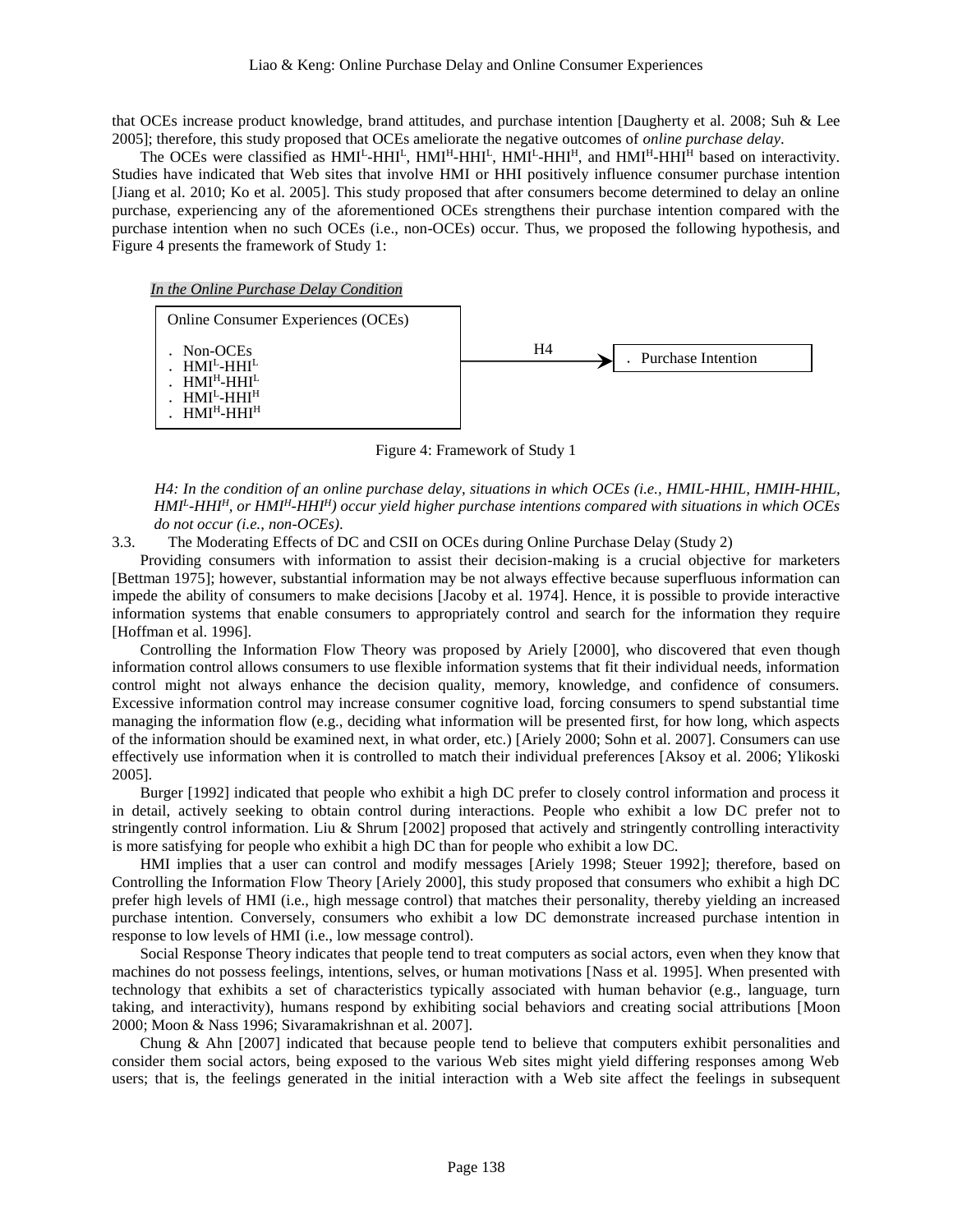interactions. Hence, a Web site exhibiting social cues may be more effective for those who are willing to accept the opinions of others than for those that are not.

Mourali et al. [2005] suggested that CSII is positively related to the relative preferences of consumers toward interpersonal information sources. HHI is two-way, reciprocal communication between senders and receivers [Cho & Cheon 2005; Ko et al. 2005] and involves interpersonal communication [Liu & Shrum 2002]. Based on Social Response Theory [Nass et al. 1995], this study proposed that consumers who exhibit a high CSII are willing to accept the opinions of others and prefer a high level of HHI (i.e., high levels of interpersonal communication); such conditions increase the purchase intentions of consumers. Conversely, consumers who exhibit a low CSII exhibit increased purchase intention in response to low levels of HHI (i.e., low levels of interpersonal communication).

Based on the aforementioned studies, we proposed that specific relationships exist among DC, CSII, and purchase intention in the presence of an *online purchase delay*. Thus, Hypotheses 5 through 8 are presented as follows, and the framework of Study 2 is presented in Figure 5.

*H5: In the condition of an online purchase delay, consumers who exhibit a low DC and CSII exhibit higher purchase intentions in response to HMI<sup>L</sup> -HHI<sup>L</sup> than they do toward HMI<sup>H</sup>-HHI<sup>L</sup> , HMI<sup>L</sup> -HHIH, and HMIH-* $HHI<sup>H</sup>$ .

*H6: In the condition of an online purchase delay, consumers who exhibit a high DC and low CSII exhibit higher purchase intentions in response to HMI<sup>H</sup>-HHI<sup>L</sup> than they do toward HMI<sup>L</sup> -HHI<sup>L</sup> , HMI<sup>L</sup> -HHI<sup>H</sup>, and*   $HMI<sup>H</sup> - HHI<sup>H</sup>$ .

*H7: In the condition of an online purchase delay, consumers who exhibit a low DC and high CSII exhibit higher purchase intentions in response to HMI<sup>L</sup> -HHI<sup>H</sup> than they do toward HMI<sup>L</sup> -HHI<sup>L</sup> , HMI<sup>H</sup>-HHI<sup>L</sup> , and*   $HMI<sup>H</sup> - HHI<sup>H</sup>$ .

*H8: In the condition of an online purchase delay, consumers who exhibit a high DC and CSII exhibit higher purchase intentions in response to HMI<sup>H</sup>-HHI<sup>H</sup> than they do toward HMI<sup>L</sup> -HHI<sup>L</sup> , HMI<sup>H</sup>-HHI<sup>L</sup> , and HMI<sup>L</sup> -*  $HHI<sup>H</sup>$ .





Figure 5: Framework of Study 2

## **4. Methods**

## 4.1. Research Design

This study conducted three experiments. In the pilot study, the participants were provided with a brief list of digital camera specifications (weight, dimensions, number of effective pixels, lenses, lens focal lengths, focus distances, aperture, and image stabilization) and three pictures of digital cameras (in pink, white, and black) to familiarize them with the camera. Subsequently, the participants could click either "buy now" or "buy later" [Cho et al. 2006; Dhar & Nowlis 2004]. Finally, the participants provided their demographic characteristics, and expressed their perceptions regarding the Web site information quality (reliability, usefulness, and understandability) and their purchase intentions.

One factor was manipulated in Study 1 (HMI<sup>L</sup>-HHI<sup>L</sup>, HMI<sup>H</sup>-HHI<sup>L</sup>, HMI<sup>L</sup>-HHI<sup>H</sup>, HMI<sup>H</sup>-HHI<sup>H</sup>, or non-OCEs). First, the participants were provided with a brief list of digital camera specifications (weight, dimensions, number of effective pixels, lens, lens focal lengths, focus distances, aperture, and image stabilization) and three pictures of digital cameras (in pink, white, and black) to familiarize them with the camera. Second, the participants could then click either buy now or buy later. Third, the participants who clicked buy later were randomly assigned one of the four OCEs (HMI<sup>L</sup>-HHI<sup>L</sup>, HMI<sup>H</sup>-HHI<sup>L</sup>, HMI<sup>L</sup>-HHI<sup>H</sup>, and HMI<sup>H</sup>-HHI<sup>H</sup>) or were not provided with additional information (non-OCEs). A countdown timer was designed that corresponded to the HMI<sup>L</sup>-HHI<sup>L</sup>, HMI<sup>H</sup>-HHI<sup>L</sup>, HMI<sup>L</sup>-HHI<sup>H</sup>, and HMI<sup>H</sup>-HHI<sup>H</sup> scenarios, and the participants were required to spend more than 60 seconds browsing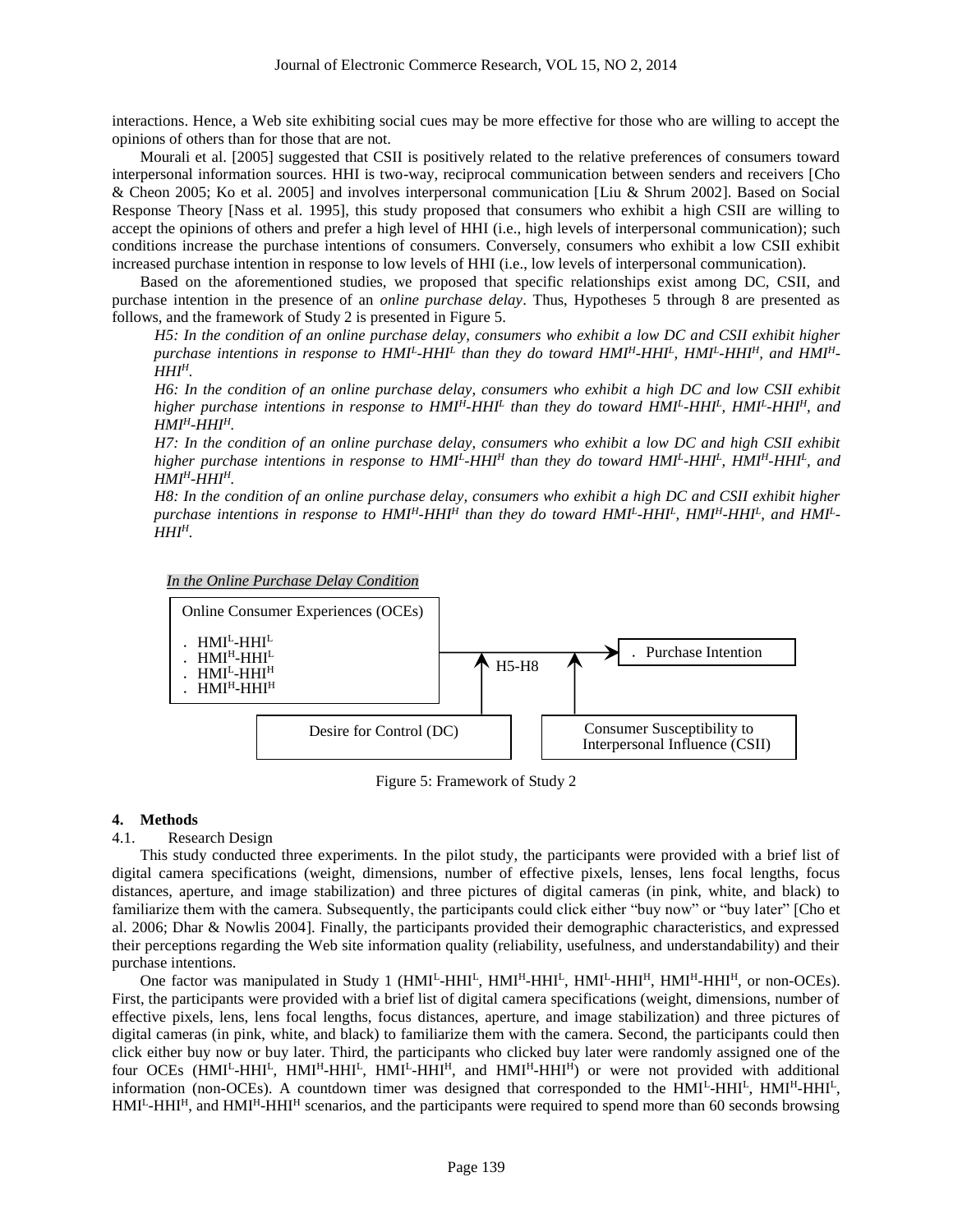relevant Web pages. Finally, the participants commented on their Web site socialness perceptions, active control, purchase intention, and demographics.

Study 2 involved a 4 (OCEs: HMI<sup>L</sup>-HHI<sup>L</sup>, HMI<sup>H</sup>-HHI<sup>L</sup>, HMI<sup>L</sup>-HHI<sup>H</sup>, or HMI<sup>H</sup>-HHI<sup>H</sup>) × 2 (DC: high or low) × 2 (CSII: high or low) factorial design. First, the participants were provided a brief list of digital camera specifications (weight, dimensions, number of effective pixels, lens, lens focal lengths, focus distances, aperture, and image stabilization) and pictures of three digital cameras (in pink, white, and black) to familiarize them with the camera. Second, the participants could click either buy now or buy later. Third, the participants who clicked buy later were randomly assigned one of the four OCEs (i.e.,  $HMI<sup>L</sup>-HHI<sup>L</sup>$ ,  $HMI<sup>L</sup>-HHI<sup>L</sup>$ ,  $HMI<sup>L</sup>-HHI<sup>H</sup>$ , or  $HMI<sup>H</sup>-HHI<sup>H</sup>$ ). A countdown timer was designed that functioned in the  $HMI<sup>L</sup>-HH<sup>L</sup>, HM<sup>H</sup>-HH<sup>H</sup>, and HM<sup>H</sup>-HH<sup>H</sup>$ scenarios. The participants were then required to spend more than 60 seconds browsing relevant Web pages. Finally, the participants commented on their Web site socialness perceptions, active control, purchase intention, DC, CSII, and demographics.

### 4.2. Participants

The participants were registered users of the PTT bulletin board system (BBS), which is the largest BBS in Taiwan and has more than 1.5 million registered users. During peak hours, more than 150,000 users are typically online. The system contains more than 200,000 boards covering a multitude of topics. This study posted an eshopping article on the PTT to recruit volunteers for participation in this study. In all, 987 PTT users (80 in the pilot study, 187 in Study 1, and 720 in Study 2) participated in the experiments.

### 4.3. Products

Daugherty et al. [2008] and Li et al. [2003] suggested using four criteria when comparing consumer experiences. These criteria require that the test product (a) engage participants in information processing, (b) contain both search and experience attributes, (c) represent an impartial brand of interest, and (d) be effectively represented in each type of experience. This study followed their criteria.

The first criterion is necessary because participants should process product information when evaluating the test product (i.e., high involvement). For pretesting, this study selected six products (notebook computer, digital camera, mobile phone, wristwatch, shoes, and clothes). The results of an analysis of variance (ANOVA) indicated that participant involvement [Daugherty et al. 2008] (Cronbach's  $\alpha$  = 0.96) significantly differed from product to product  $(F_{(5, 264)} = 14.788, p = .000 < .05)$  and that the top three involvement levels corresponded to notebook computers (*M*  $= 30.09, SD = 6.53$ , digital cameras ( $M = 29.67, SD = 6.14$ ), and mobile phones ( $M = 26.42, SD = 9.32$ ).

The second criterion required that this study selected a product featuring a balance between search and experience attributes. For pretesting, the study selected six products (notebook computer, digital camera, mobile phone, wristwatch, shoes, and clothes). The results indicated that the experience quality [Weathers et al. 2007] (Cronbach's  $\alpha = 0.88$ ) significantly differed from product to product (*F* (5, 264) = 4.677, *p* = .000 < .05) and that the top three experience-quality products were shoes  $(M = 11.89, SD = 2.10)$ , clothes  $(M = 11.71, SD = 2.02)$ , and digital cameras ( $M = 11.51$ ,  $SD = 2.25$ ). The search quality [Weathers et al. 2007] (Cronbach's  $\alpha = 0.80$ ) significantly differed from product to product (*F*  $_{(5, 264)}$  = 4.673, *p* = .000 < .05), and the top three search-quality products were wristwatches ( $M = 9.00$ ,  $SD = 2.20$ ), notebook computers ( $M = 8.67$ ,  $SD = 2.06$ ), and digital cameras  $(M = 8.38, SD = 1.91)$ . Thus, this study selected digital cameras as the test product.

The third criterion required that this study selected a product of median brand preference. This study selected nine brands of digital cameras to measure participant perceptions of brand quality and brand preferability in a pretest. The results indicated that perception of brand quality ( $F$  (8, 594) = 18.903,  $p = .000 < .05$ ) and brand preferability (*F* (8, 594) = 14.629, *p* = .000 < .05) significantly differed from brand to brand. This study selected the brand that produced the relative median level for perception of brand quality ( $M = 4.87$ ,  $SD = 1.41$ ) and perception of brand preferability ( $M = 4.51$ ,  $SD = 1.70$ ).

The fourth criterion was that the product should satisfactorily minimize the differences between the stimuli. Through a pre-test, this study discovered that the purchase intention [Burton et al. 2009; Holzwarth et al. 2006] (Cronbach's  $\alpha = 0.92$ ) of the four OCEs (i.e., HMI<sup>L</sup>-HHI<sup>L</sup>, HMI<sup>H</sup>-HHI<sup>L</sup>, HMI<sup>L</sup>-HHI<sup>H</sup>, HMI<sup>H</sup>-HHI<sup>H</sup>) did not significantly differ from one to the other ( $F_{(3, 116)} = 0.337$ ,  $p = .798 > .05$ ). 4.4. Manipulation of OCEs

This study developed four OCEs (HMI<sup>L</sup>-HHI<sup>L</sup>, HMI<sup>H</sup>-HHI<sup>L</sup>, HMI<sup>L</sup>-HHI<sup>H</sup>, and HMI<sup>H</sup>-HHI<sup>H</sup>). HMI<sup>L</sup>-HHI<sup>L</sup> referred to low levels of message control and low levels interpersonal communication. This experience featured static text (related to the product functions and specifications) and static 2D multiangle product pictures [Keng & Liu 2013; Keng et al. 2012; Li et al. 2003].

 $HMI<sup>L</sup>HHI<sup>L</sup>$  referred to high levels of message control and low levels of interpersonal communication. This experience featured static text (related to the product functions and specifications), a 3D dynamic and multiangle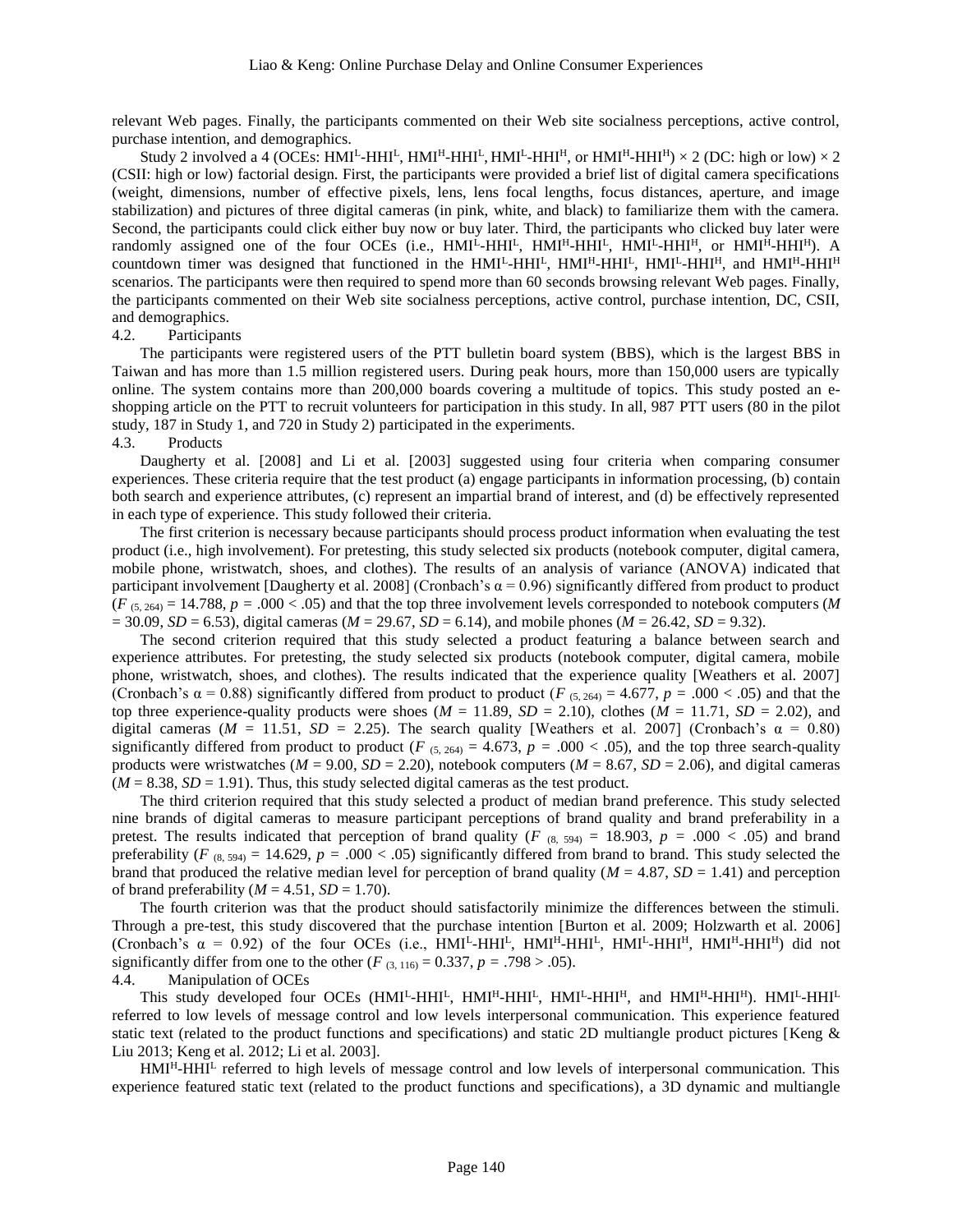product display (enabling users to control the rotation, zoom in, and zoom out) [Keng & Liu 2013; Keng et al. 2012; Li et al. 2003], and hyperlinks [Keng & Liu 2013; Keng et al. 2012].

HMI<sup>L</sup>-HHI<sup>H</sup> referred to low levels of message control and high levels of interpersonal communication. This experience featured static text (related to the product functions and specifications), static 2D multiangle product pictures [Keng & Liu 2013; Keng et al. 2012; Li et al. 2003], and a social function comprising a dynamic avatar that introduced (with audible speech and readable subtitles) the product to the user [Keng & Liu 2013; Wang et al. 2007].

HMI<sup>H</sup>-HHI<sup>H</sup> referred to high levels of message control and high levels of interpersonal communication. This experience featured static text (related to the product functions and specifications), static 2D multiangle product pictures [Keng & Liu 2013; Keng et al. 2012; Li et al. 2003], hyperlinks [Keng & Liu 2013; Keng et al. 2012], social function in which a dynamic avatar (enabling users to play, pause, stop, fast-forward, fast-reverse, and control the volume) introduced (with audible speech and readable subtitles) the product to the user [Keng & Liu 2013; Wang et al. 2007], online community input (discussion forum/Q&A) [Keng et al. 2012; Ko et al. 2005; Yu et al. 2008], and e-mail [Yu et al. 2008].

## 4.5. Measures

Web site information quality was measured based on McKinney et al. [2002]. Purchase intention was measured using five items from Holzwarth et al. [2006] and Burton et al. [2009]. DC was measured using 20 items based on Burger & Cooper [1979]. CSII was measured using 12 items based on Bearden et al. [1989].

According to manipulation check of OCEs, Liu [2003] developed the active control scale to measure how users perceived their ability to voluntarily participate in and influence Web site communication; this scale has been adopted by following studies [Jiang et al. 2010; Voorveld et al. 2011]. Because HMI involves user ability to control and modify messages, this study used the active control scale to measure HMI.

Wang et al. [2007] adopted the Web site socialness perceptions scale to measure the extent to which users detect socialness as a result of social cues on a Web site. Based on a previous study [Nass et al. 1996; Steuer & Nass 1993; Wang et al. 2007], this study adopted the scale of Web site socialness perceptions to measure the HHI.

The variables were assessed on a seven-point Likert scale (where 1 = *strongly disagree* and 7 = *strongly agree*). In addition, this study tested for internal consistency by using the Cronbach's α coefficient. Table 2 shows that Cronbach's α coefficients for all concepts in this study exceeded the recommended cutoff point of 0.7 [Nunnally 1978]; hence, summated scales were created for use in hypothesis testing [Chen & Jia 2012; Lukaszewski et al. 2008].

| Variables                                        | Cronbach's $\alpha$ | References                                |
|--------------------------------------------------|---------------------|-------------------------------------------|
| Information Quality: Reliability (3 items)       | 0.97                | McKinney et al. 2002                      |
| Information Quality: Usefulness (2 items)        | 0.89                | McKinney et al. 2002                      |
| Information Quality: Understandability (3 items) | 0.93                | McKinney et al. 2002                      |
| Purchase Intention (5 items)                     | 0.92                | Holzwarth et al. 2006; Burton et al. 2009 |
| $DC(20$ items)                                   | 0.82                | Burger & Cooper 1979                      |
| $CSII$ (12 items)                                | 0.94                | Bearden et al. 1989                       |
| Active Control (4 items)                         | 0.94                | Liu 2003                                  |
| Web site socialness perceptions (5 items)        | 0.93                | Wang et al. 2007                          |

Table 2: Scale Reliability

#### **5. Results and Discussion**

### 5.1. Demographic Descriptions

The study comprised 987 valid participants, of which 54% were female (*N =* 533) and 46% were male (*N =* 454). Furthermore, approximately 12.5% of the participants were ≤ 19 years (*N =* 123), 58.6% were 20–29 years (*N =* 578), 25.6% were 30–39 years (*N =* 253), 2.7% 40–49 years (*N =* 27), and 0.6% were ≥ 50 years (*N =* 6). Regarding highest education level, approximately 7.8% of participants were high school graduates (*N =* 77), 64.7% had a bachelor's degree (*N =* 639), and 27.5% had a master's degree or Ph.D. (*N =* 271). The dominant group of online shoppers in Taiwan was women who were 20–29 years old and had a bachelor's degree. These findings are similar to those outlined in an official Taiwanese report on online shopping [ITIS 2012].

#### 5.2. Manipulation Check of OCEs

A multivariate analysis of variance (MANOVA) indicated that the active control significantly differed among the four OCEs ( $F$  (4, 182) = 10.016,  $p = .000 < .05$ ). The Scheffe multiple comparison test indicated that the active control was significantly higher for  $HMI<sup>H</sup> - HHI<sup>H</sup>$  (*M* = 20.88, *SD* = 3.72) and  $HMI<sup>H</sup> - HHI<sup>L</sup>$  (*M* = 19.75, *SD* = 4.99)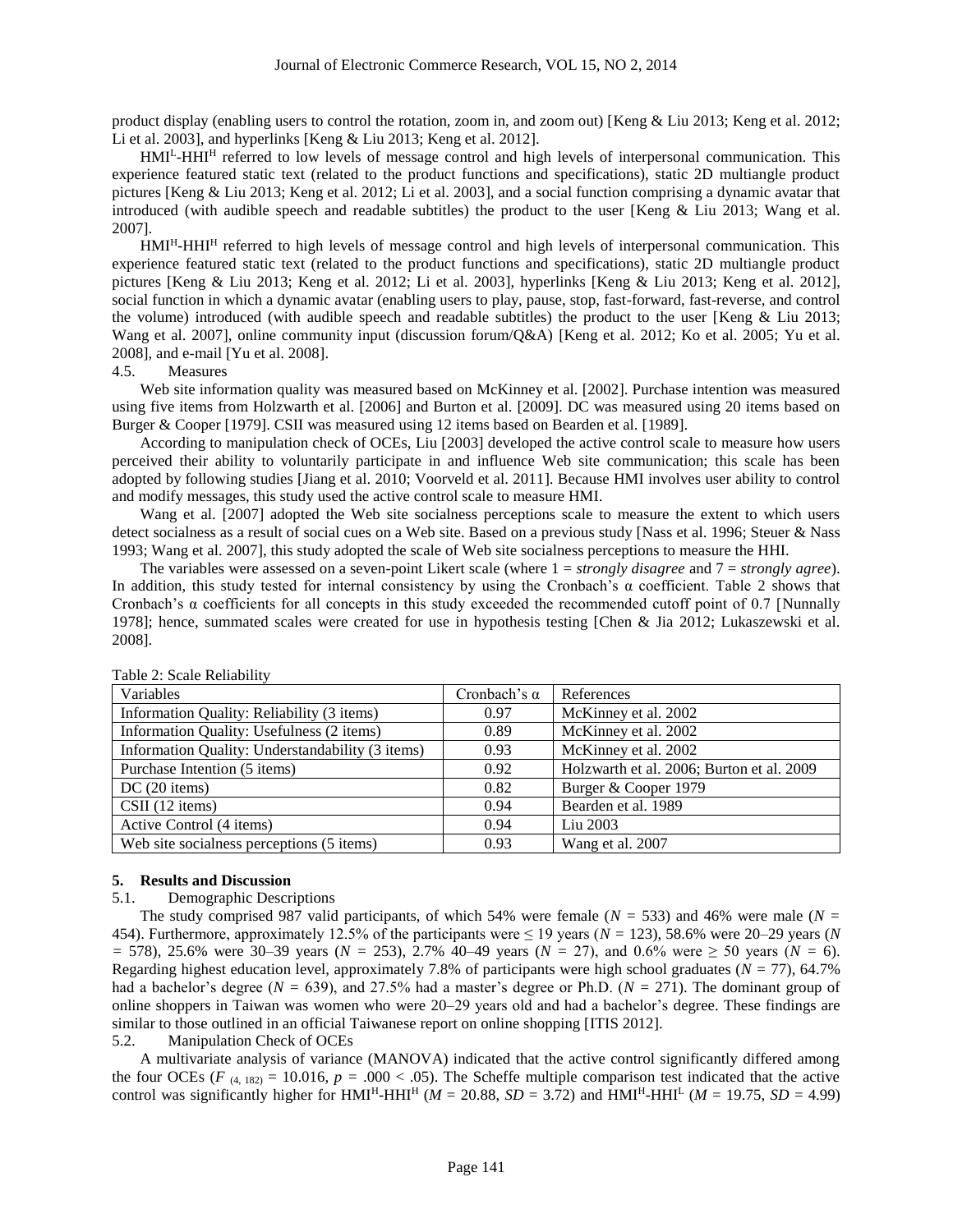than it was for HMI<sup>L</sup>-HHI<sup>H</sup> ( $M = 15.97$ ,  $SD = 4.75$ ), HMI<sup>L</sup>-HHI<sup>L</sup> ( $M = 15.85$ ,  $SD = 5.27$ ), and non-OCEs ( $M =$ 15.10,  $SD = 5.75$ ). No significant difference was observed between the active controls of  $HMI<sup>H</sup>-HH<sup>H</sup>$  and  $HMI<sup>H</sup>$ HHI<sup>L</sup> or among the active controls of HMI<sup>L</sup>-HHI<sup>H</sup>, HMI<sup>L</sup>-HHI<sup>L</sup>, and non-OCEs.

Another MANOVA indicated that Web site socialness perceptions significantly differed among OCEs ( $F$  (4, 182)  $= 12.531$ ,  $p = .000 < .05$ ). A Scheffe multiple comparison test demonstrated that the Web site socialness perceptions of  $HMI<sup>H</sup>-HHI<sup>H</sup>$  (*M* = 26.09, *SD* = 4.03) and  $HMI<sup>H</sup>-HHI<sup>H</sup>$  (*M* = 25.75, *SD* = 5.01) were significantly higher compared with those of  $HMI<sup>H</sup>-HHI<sup>L</sup>$  ( $M = 21.75$ ,  $SD = 5.89$ ),  $HMI<sup>L</sup>-HHI<sup>L</sup>$  ( $M = 21.20$ ,  $SD = 4.53$ ), and non-OCEs ( $M = 18.75$ ,  $SD = 6.97$ ). The Web site socialness perceptions of  $HMI<sup>H</sup>-HH<sup>H</sup>$  and  $HMI<sup>L</sup>-HH<sup>H</sup>$  were not significantly different. Furthermore, no significant differences were observed among the Web site socialness perceptions of HMI<sup>H</sup>-HHI<sup>L</sup>, HMI<sup>L</sup>-HHI<sup>L</sup>, and non-OCEs.

#### 5.3. Test for Random Allocation

This study conducted a chi-square test to evaluate the randomness of the participant assignments to the experimental conditions (groups) [Kimes & Wirtz 2003].

In the pilot study, the participants could choose either the *online purchase delay*  $(N = 40)$  or non-"*online purchase delay*" ( $N = 40$ ). The chi-square results indicated that gender (Pearson  $\chi^2_{(1)} = 0.808$ ,  $p = .369 > .05$ ), age (Pearson  $\chi^2_{(4)} = 5.398$ ,  $p = .249 > .05$ ), education level (Pearson  $\chi^2_{(2)} = 1.735$ ,  $p = .420 > .05$ ), occupation (Pearson  $\chi^2_{(3)} = 4.844$ ,  $p = .184 > .05$ ), and online time (Pearson  $\chi^2_{(6)} = 2.214$ ,  $p = .899 > .05$ ) were independent of *online purchase delay* and non-"*online purchase delay*".

For Study 1, there were five groups of OCEs (i.e., non-OCEs, HMI<sup>L</sup>-HHI<sup>L</sup>, HMI<sup>H</sup>-HHI<sup>L</sup>, HMI<sup>L</sup>-HHI<sup>H</sup>, and HMI<sup>H</sup>-HHI<sup>H</sup>). The results of a chi-square test show that participants' gender (Pearson  $\chi^2_{(4)} = 0.531$ ,  $p = .970 > .05$ ), age (Pearson $\chi^2_{(16)} = 14.399$ ,  $p = .569 > .05$ ), education (Pearson  $\chi^2_{(8)} = 9.762$ ,  $p = .282 > .05$ ), occupation (Pearson  $\chi^2(12)} = 4.607$ ,  $p = .970 > .05$ ), and online time (Pearson  $\chi^2(24)} = 30.666$ ,  $p = .164 > .05$ ) were independent of the manipulation of OCEs.

Study 2 involved four groups of OCEs (HMI<sup>L</sup>-HHI<sup>L</sup>, HMI<sup>H</sup>-HHI<sup>L</sup>, HMI<sup>L</sup>-HHI<sup>H</sup>, and HMI<sup>H</sup>-HHI<sup>H</sup>). The chisquare results indicated that gender (Pearson  $\chi^2_{(3)} = 1.225$ ,  $p = .747 > .05$ ), age (Pearson  $\chi^2_{(12)} = 5.659$ ,  $p = .932 >$ .05), education level (Pearson  $\chi^2$ <sub>(6)</sub> = 8.234, *p* = 0.221 > 0.05), occupation (Pearson  $\chi^2$ <sub>(12)</sub> = 13.518, *p* = .333 > .05), and online time (Pearson  $\chi^2$ <sub>(18)</sub> = 15.383, *p* = .636 > .05) were independent of the manipulation of OCEs.

Hence, the allocation of participants to the experimental conditions (groups) was random.

5.4. Testing of the Hypotheses

5.4.1. Pilot Study

H1 was tested using logistic regression (*online purchase delay* was coded as "1" and non-"*online purchase delay*" was coded as "0"). Table 3 shows that the information reliability ( $B = -0.276$ ,  $p = 0.023 < 0.05$ ), information usefulness ( $B = -0.380$ ,  $p = 0.034 < 0.05$ ), and information understandability ( $B = -0.350$ ,  $p = 0.012 < 0.05$ ) significantly and negatively influenced *online purchase delay*. An omnibus test was used to determine whether at least one independent variable significantly predicted the dependent variable; the Hosmer and Lemeshow test was used to test the goodness-of-fit of the regression model. The results of both the omnibus  $(\chi^2_{(3)} = 60.799, p = .000 < .05)$  and the Hosmer and Lemeshow tests  $(\chi^2_{(8)} = 11.737, p = .169 > .05)$  indicated that the model met the requirements. The MANOVA demonstrated that the information reliability  $(M = 9.63)$  of *online purchase delay* was significantly lower than was the non-"*online purchase delay*" ( $M = 16.33$ ) ( $F_{(1,78)} = 57.488$ ,  $p = .000 < .05$ ); the information usefulness (*M* = 7.48) of *online purchase delay* was significantly lower than was that of non-"*online purchase delay*" (*M* = 11.18) (*F* (1, 78) = 36.837, *p* = .000 < .05); and the information understandability (*M* = 10.05) of *online purchase delay* was significantly lower than was that of non-"*online purchase delay*" ( $M = 16.35$ ) ( $F_{(1, 78)} = 55.831$ ,  $p = .000$ < .05). Hence, H1 was supported.

|                   | Coefficient $(B)$        | S.E.  | Wald                                         | df | Sig. |
|-------------------|--------------------------|-------|----------------------------------------------|----|------|
| Reliability       | $-.276$                  | .122  | 5.144                                        |    | .023 |
| <b>Usefulness</b> | $-.380$                  | .179  | 4.507                                        |    | .034 |
| Understandability | $-.350$                  | .139  | 6.286                                        |    | .012 |
| Constant          | 12.036                   | 2.905 | 17.168                                       |    | .000 |
| Goodness-of-fit   | <b>Omnibus Test</b>      |       | $\chi^2_{(3)} = 60.799$ ( $p = .000 < .05$ ) |    |      |
|                   | Hosmer and Lemeshow Test |       | $\chi^2_{(8)} = 11.737$ ( $p = .169 > .05$ ) |    |      |

Table 3: Logistic Regression (Pilot Study)

Note: Dependent Variable = Purchase Intention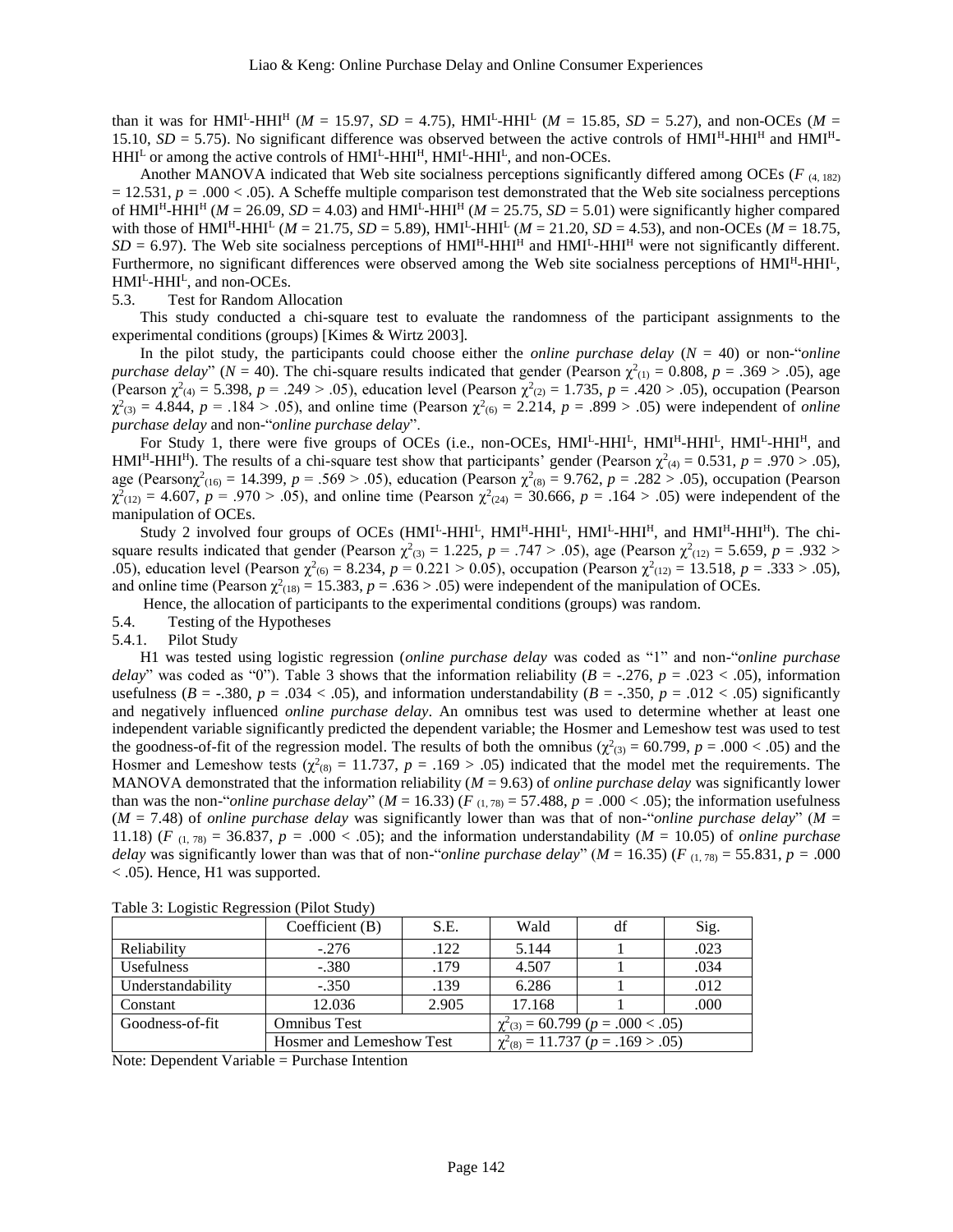This study used an ANOVA to test H2. Table 4 shows that the intention of *online purchase delay* (*M* = 14.98) was significantly lower than that of non-"*online purchase delay*" ( $M = 24.20$ ) ( $F_{(1, 78)} = 38.354$ ,  $p = .000 < .05$ ), thereby supporting H2.

H3 was tested using multiple regression analysis. Table 5 shows that information reliability  $(B = .260, p = .036)$  $(0.65)$ , information usefulness ( $B = .243$ ,  $p = .014 < .05$ ), and information understandability ( $B = .360$ ,  $p = .003 <$ .05) significantly and positively influenced purchase intention. Collinearity diagnostics were used to test the multicollinearity, determining whether two or more independent variables in the multiple regression model were highly correlated. The results indicated a tolerance  $> 0.1$  and VIF  $< 10$ , indicating no collinearity problems [Fox & Monette 1992]. Hence, H3 was supported.

|           |    | Non-"Online purchase delay" | Online purchase delay | F-value                                |
|-----------|----|-----------------------------|-----------------------|----------------------------------------|
| Purchase  | M  | 24.20                       | 14.98                 | $F_{(1, 78)} = 38.354, p = .000 < .05$ |
| Intention | SD | 5.78                        |                       |                                        |
|           |    | 40                          | 40                    |                                        |

Table 4: ANOVA Test (Pilot Study)

Table 5: Multiple Regression (Pilot Study)

|                   | <b>Standard Coefficient</b> |       |      | <b>Collinearity Diagnostics</b> |       |
|-------------------|-----------------------------|-------|------|---------------------------------|-------|
|                   | $(\beta)$ a b               |       | Sig. | Tolerance                       | VIF   |
| Constant          |                             | 0.455 | .650 |                                 |       |
| Reliability       | .260                        | 2.136 | .036 | .383                            | 2.608 |
| <b>Usefulness</b> | .243                        | 2.524 | .014 | .613                            | 1.632 |
| Understandability | .360                        | 3.124 | .003 | .428                            | 2.335 |

Note:  $a$  Dependent variable = purchase intention

 $b \ F (3, 76) = 33.318 (p = .000); R^2 = .586$ 

## 5.4.2. Study 1

This study tested H4 by using an ANOVA. Table 6 shows that the purchase intentions among the four OCEs and non-OCEs significantly differed ( $F$  (4, 182) = 11.516,  $p = .000 < .05$ ). A Scheffe multiple comparison test indicated that the purchase intention were significantly higher among  $HMI<sup>L</sup>-HH<sup>L</sup>$  ( $M = 22.07$ ),  $HMI<sup>L</sup>-HH<sup>L</sup>$  ( $M =$ 22.97), HMI<sup>L</sup>-HHI<sup>H</sup> ( $M = 22.22$ ), and HMI<sup>H</sup>-HHI<sup>H</sup> ( $M = 23.09$ ) than they in the non-OCEs condition ( $M = 12.45$ , SD  $= 5.60$ , supporting H4.

|                        |           | Online Consumer Experiences (OCEs) <sup>a</sup> |       |       |       |       | <b>Scheffe</b>                  |
|------------------------|-----------|-------------------------------------------------|-------|-------|-------|-------|---------------------------------|
|                        |           |                                                 |       |       |       |       | Significant Effect <sup>c</sup> |
| Purchase               | M         | 2.45                                            | 22.07 | 22.97 | 22.22 | 23.09 | N < (A, C, B, D)                |
| Intention <sup>b</sup> | <b>SD</b> | 5.60                                            | 9.01  | 9.97  | 10.45 | 5.66  |                                 |
|                        | N         | 40                                              | 41    | 36    | 36    | 34    |                                 |

Table 6: ANOVA and the Scheffe Multiple Comparison Test (Study 1)

Note:  $^{\rm a}$  N = Non-OCEs; A = HMI<sup>L</sup>-HHI<sup>L</sup>; B = HMI<sup>H</sup>-HHI<sup>L</sup>; C = HMI<sup>L</sup>-HHI<sup>H</sup>; D = HMI<sup>H</sup>-HHI<sup>H</sup>

<sup>b</sup> The ANOVA shows that purchase intention (*F* (4, 182) = 11.516, *p* = .000 < .05) differed significantly among online consumer experiences.

 $\epsilon$  Between-group means were significantly different ( $p < .05$ ) whereas within-group means were not.

5.4.3. Study 2

This study tested whether DC and CSII moderated the effect of OCEs on purchase intention. Based on previous studies [Blodgett & Anderson 2000; Wang & Yang 2007], K-means clustering was used to classify DC and CSII into low or high clusters (i.e., low DC and high DC, low CSII and high CSII). The ANOVA demonstrated that the desire for control of high DC ( $M = 103.07$ ,  $SD = 7.72$ ,  $N = 367$ ) was significantly higher compared with the desire for control of low DC ( $M = 84.56$ ,  $SD = 6.88$ ,  $N = 353$ ) ( $F_{(1, 718)} = 1151.371$ ,  $p = .000 < .05$ ) and that the consumer susceptibility to interpersonal influence of high CSII ( $M = 62.82$ ,  $SD = 7.35$ ,  $N = 400$ ) was significantly higher compared with that of low CSII ( $M = 40.71$ ,  $SD = 10.10$ ,  $N = 320$ ) ( $F_{(1, 718)} = 1153.138$ ,  $p = .000 < .05$ ).

An ANOVA was used to test H5, H6, H7, and H8. Table 7 shows that the three-way interaction of OCEs, DC, and CSII significantly affected purchase intention ( $F_{(3,704)} = 3.197$ ,  $p = .023 < .05$ ). Figure 6 presents the results.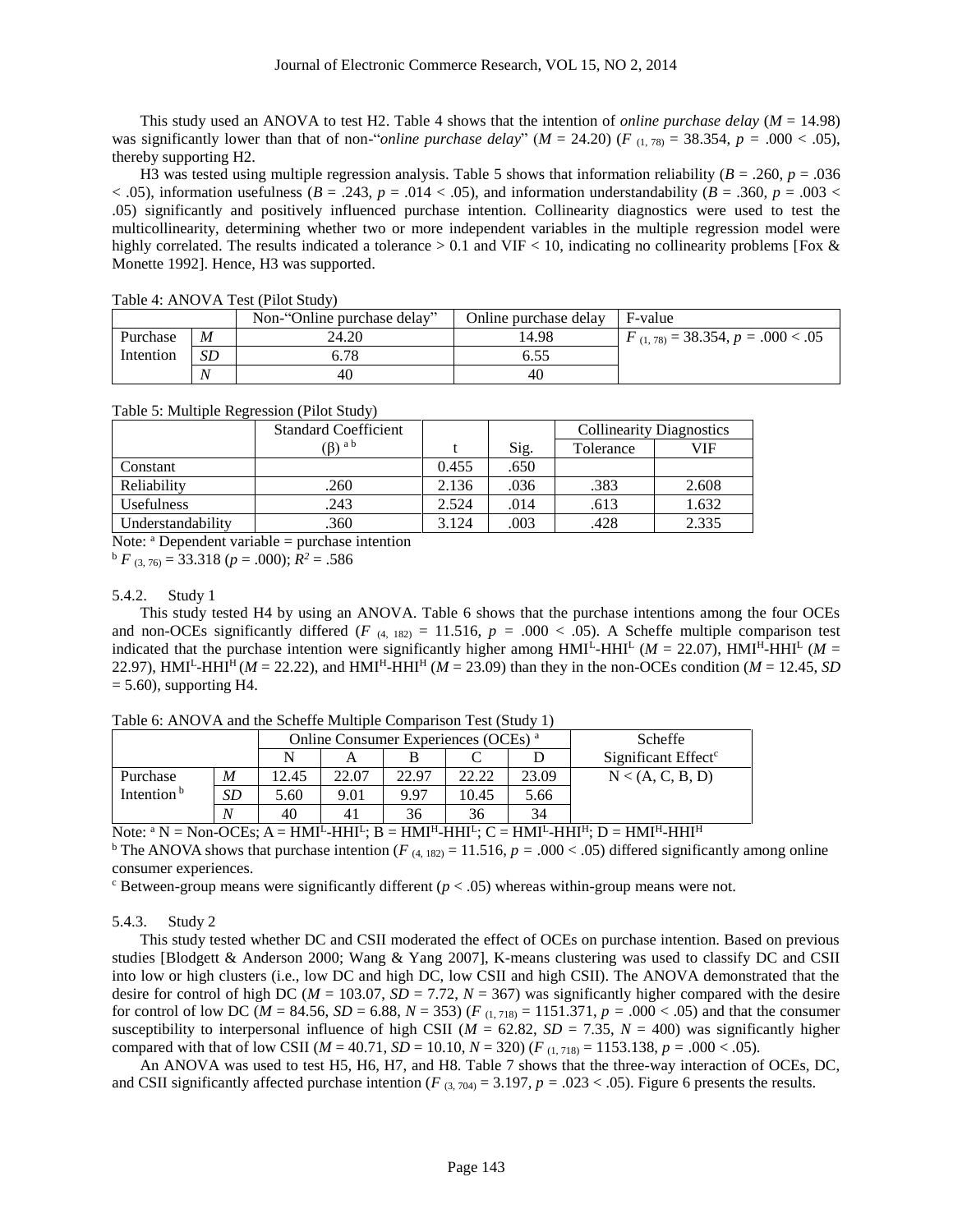A Scheffe multiple comparison test indicated that consumers who exhibited a low DC and low CSII demonstrated significantly higher purchase intentions relative to  $HMI<sup>L</sup> HHI<sup>L</sup>$  ( $M = 29.05$ ) than they did relative to  $HMI<sup>H</sup>-HHI<sup>L</sup>$  (*M* = 23.90), HMI<sup>L</sup>-HHI<sup>H</sup> (*M* = 23.41), and HMI<sup>H</sup>-HHI<sup>H</sup> (*M* = 16.23), supporting H5. Consumers who exhibited a high DC and low CSII demonstrated significantly higher purchase intentions relative to HMI<sup>H</sup>-HHI<sup>L</sup> (M  $=$  28.89) than they did relative to  $HMI<sup>H</sup>-HH<sup>H</sup>$  (*M* = 23.30),  $HMI<sup>L</sup>-HH<sup>L</sup>$  (*M* = 23.21), and  $HMI<sup>L</sup>-HH<sup>H</sup>$  (*M* = 13.80), supporting H6. Consumers who exhibited a low DC and high CSII demonstrated significantly higher purchase intentions relative to  $HMI^L-HHI^H$  ( $M = 30.01$ ) than they did relative to  $HMI^H-HHI^H$  ( $M = 24.17$ ),  $HMI^L-HHI^L$  ( $M =$ 21.40), and  $HMI<sup>L</sup> HHI<sup>L</sup> (*M* = 15.43)$ , supporting H7. Consumers who exhibited a high DC and high CSII demonstrated significantly higher purchase intentions relative to  $HMI<sup>H</sup>-HH<sup>H</sup>$  ( $M = 28.94$ ) than they did relative to  $HMI<sup>H</sup>-HHI<sup>L</sup>$  (*M* = 25.04),  $HMI<sup>L</sup>-HHI<sup>H</sup>$  (*M* = 23.71), and  $HMI<sup>L</sup>-HHI<sup>L</sup>$  (*M* = 20.34), supporting H8.

|                       | Online consumer experiences (OCEs) <sup>a</sup> |       |       |       | Scheffe                         |                |
|-----------------------|-------------------------------------------------|-------|-------|-------|---------------------------------|----------------|
|                       | A                                               | B     |       | Ð     | Significant Effect <sup>c</sup> |                |
| Purchase Intention b  |                                                 |       |       |       |                                 |                |
| Low DC and Low CSII   | M                                               | 29.05 | 23.90 | 23.41 | 16.23                           | D < (C, B) < A |
|                       | SD                                              | 6.45  | 3.45  | 4.34  | 9.19                            |                |
|                       | N                                               | 37    | 41    | 37    | 44                              |                |
| High DC and Low CSII  | M                                               | 23.21 | 28.89 | 13.80 | 23.30                           | C < (A, D) < B |
|                       | <b>SD</b>                                       | 4.73  | 5.73  | 7.89  | 4.85                            |                |
|                       | N                                               | 42    | 35    | 40    | 44                              |                |
| Low DC and High CSII  | M                                               | 21.40 | 15.43 | 30.01 | 24.17                           | B < (A, D) < C |
|                       | <b>SD</b>                                       | 8.33  | 8.74  | 5.39  | 4.34                            |                |
|                       | N                                               | 48    | 54    | 45    | 47                              |                |
| High DC and High CSII | M                                               | 20.34 | 25.04 | 23.71 | 28.94                           | A < (C, B) < D |
|                       | <b>SD</b>                                       | 7.99  | 4.93  | 5.25  | 4.41                            |                |
|                       | N                                               | 50    | 51    | 52    | 53                              |                |

Table 7: ANOVA and the Scheffe Multiple Comparison Test (Study 2)

Note:  $^{\rm a}$  A = HMI<sup>L</sup>-HHI<sup>L</sup>; B = HMI<sup>H</sup>-HHI<sup>L</sup>; C = HMI<sup>L</sup>-HHI<sup>H</sup>; D = HMI<sup>H</sup>-HHI<sup>H</sup>.

<sup>b</sup> The ANOVA shows that the OCEs\*DC\*CSII significantly affected purchase intention ( $F_{(3, 704)} = 3.197$ ,  $p = .023 <$ .05).

 $\epsilon$  Between-group means were significantly different ( $p < .05$ ) whereas within-group means were not.



Figure 6: OCEs\*DC\*CSII Interactions on Purchase Intention

## **6. Discussion**

Web site information quality (reliability, usefulness, and understandability) is an antecedent of consumer purchase delay during the online purchase process and H1 was supported. Hence, consumers who perceived that the information in online advertisements was unreliable, not useful, and difficult to understand tend to delay their purchase decisions and spend additional time gathering information. H2 was also supported. Consistent with the definition of *online purchase delay*, consumers who actively postponed purchasing were also likely to exhibit a low level of purchase intention. Resting on H1 and H2, this study further discussed the relationships between Web site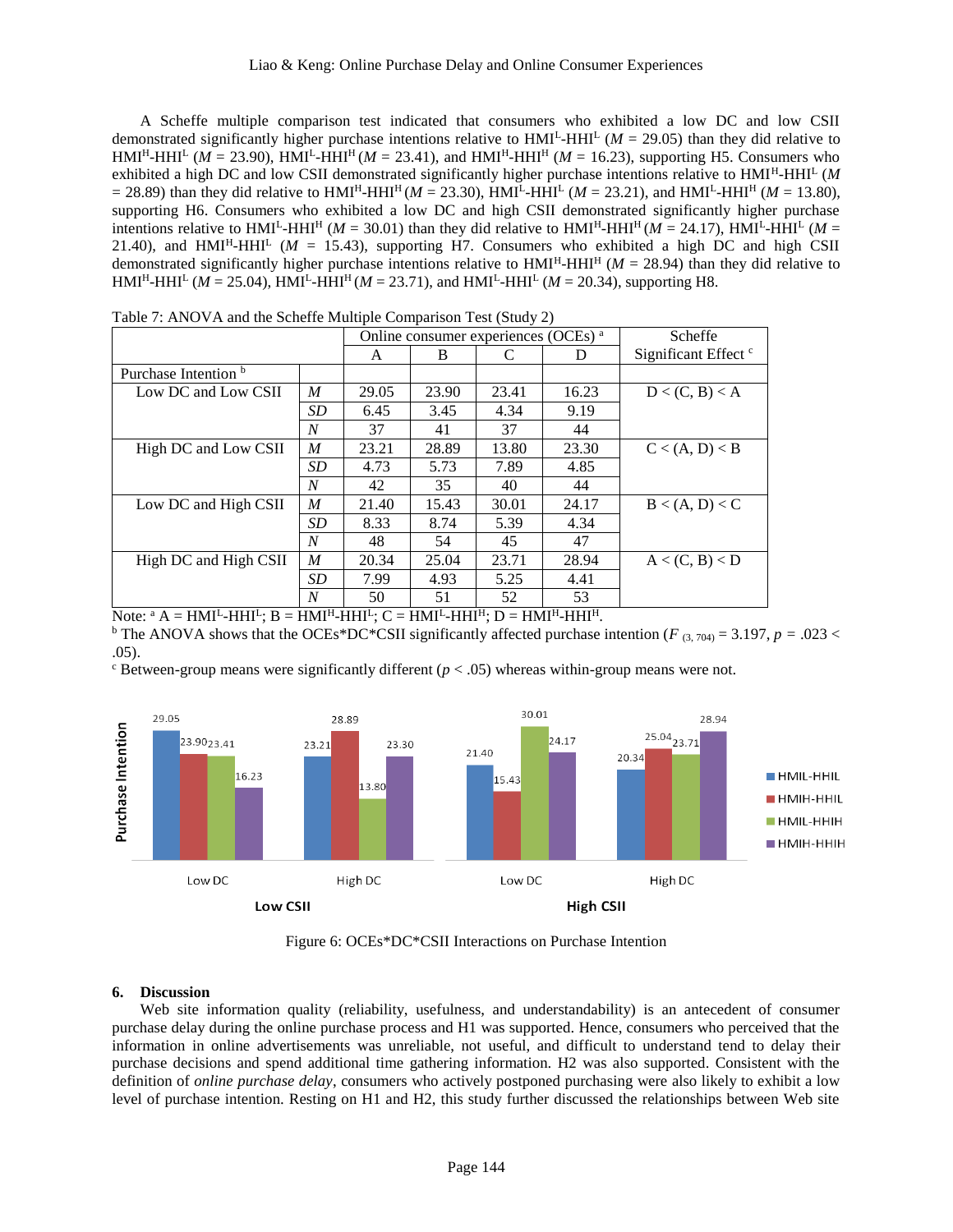information quality and purchase intention; the results supported H3, indicating that the perceived information quality of a Web site significantly and positively influenced consumer purchase intentions.

In a purchase-delay context, the OCEs (HMI<sup>L</sup>-HHI<sup>L</sup>, HMI<sup>L</sup>-HHI<sup>H</sup>, HMI<sup>H</sup>-HHI<sup>L</sup>, or HMI<sup>H</sup>-HHI<sup>H</sup>) yielded higher purchase intentions than did a non-OCEs situation, and H4 was supported. Thus, when consumers decide to delay making a purchase decision, providing OCEs can increase their purchase intentions.

This study verified that the consumer personality traits of DC and CSII can moderate the relationship between OCEs and purchase intention, supporting H5, H6, H7, and H8. Therefore, these two personality traits may influence consumer preferences regarding certain types of OCEs.

When consumers decide to postpone purchasing, online sellers should provide low HMI and low HHI (i.e., HMI<sup>L</sup>-HHI<sup>L</sup>) to consumers who exhibit a low DC and low CSII; this approach should increase their purchase intentions. When consumers exhibit a high DC and low CSII, providing them with high HMI and low HHI (i.e.,  $HMI<sup>H</sup>-HHI<sup>L</sup>$ ) can increase their purchase intentions. Regarding consumers with a low DC and high CSII, businesses should provide low HMI and high HHI (i.e., HMI<sup>L</sup>-HHI<sup>H</sup>) to increase purchase intention. Finally, concerning consumers who exhibit a high DC and high CSII, businesses can strengthen purchase intentions by providing high HMI and high HHI (i.e.,  $HMI<sup>H</sup>-HHI<sup>H</sup>$ ).

#### **7. Conclusion**

#### 7.1. Theoretical Contributions

The theoretical contributions of this study can be summarized in two parts: consumer online purchase processes and OCEs.

First, the consumer decision process [Blackwell et al. 2001] has been widely researched. However, few studies have discussed the purchase delay that takes place during consumer purchase and online purchase processes. This study verified that purchase delay occurs during consumer online purchase processes, providing evidence that consumer online purchase processes can be discontinuous. Furthermore, this study determined that *online purchase delays* can produce negative purchase intentions and that OCEs facilitate decreasing the negative consequences of such delays.

Second, previous studies have classified OCEs as indirect and virtual experiences, based on the concept of controlling the message [Daugherty et al. 2008; Li et al. 2001; Li et al. 2002; Li et al. 2003]. However, these studies have ignored the crucial concepts of social and interpersonal cues. Hence, this study developed a new OCEs typology (HMI<sup>L</sup>-HHI<sup>L</sup>, HMI<sup>H</sup>-HHI<sup>L</sup>, HMI<sup>L</sup>-HHI<sup>H</sup>, and HMI<sup>H</sup>-HHI<sup>H</sup>).

Although past studies have proposed that OCEs generate positive advertising effects [Daugherty et al. 2008; Griffith & Chen 2004; Keng et al. 2012; Kim & Biocca 1997; Li et al. 2001; Li et al. 2002; Li et al. 2003; Millar & Millar 1996; Singh et al. 2000; Smith 1993; Smith & Swinyard 1983; Wright & Lynch 1995], we determined that OCEs are not always effective. The personality traits of consumers, namely, DC and CSII, affect their preferences (i.e., produce increased purchase intentions) depending on the OCE: consumers who exhibit a low DC and low CSII prefer HMI<sup>L</sup>-HHI<sup>L</sup>, consumers who exhibit a high DC and low CSII prefer HMI<sup>H</sup>-HHI<sup>L</sup>, consumers who exhibit a low DC and high CSII prefer HMI<sup>L</sup>-HHI<sup>H</sup>, and consumers who exhibit a high DC and high CSII prefer HMI<sup>H</sup>-HHI<sup>H</sup>. Therefore, considering the moderating roles of these personality traits can enhance OCEs effectiveness.

#### 7.2. Managerial Implications

The results of this study can be applied to both prevent and overcome *online purchase delays*. To prevent *online purchase delay*, online sellers should improve the usefulness, reliability, and understandability of their Web site information. Online sellers can use online consultation services to answer consumer questions regarding Web site information, and use expert recommendations to increase consumer trust in this information [Smith et al. 2005].

To overcome *online purchase delay*, online sellers should provide consumers with OCEs when *online purchase delay* occurs, countering negative consequences and increasing consumer willingness to purchase products online. This study determined that consumer personality traits, such as DC and CSII, influence consumer OCEs preferences. Online sellers can provide coupons to induce consumers to participate in DC and CSII surveys, and consumers could receive additional discounts for recommending that other potential consumers complete the survey. Thus, online sellers can develop a consumer database and apply collaborative filtering [Kim et al. 2010] to provide consumers with personalized Web pages when they visit an online shopping Web site. Regarding consumers who exhibit a low DC and low CSII, online sellers can provide static text and static 2D multiangle product images that describe the product. Regarding consumers who exhibit a high DC and low CSII, online sellers can design a 3D dynamic and multiangle product display and provide hyperlinks about product descriptions on the Web page. Concerning consumers who exhibit a low DC and high CSII, online sellers can leverage the social roles of Web sites, designing dynamic avatars that speak to the visitors, both introducing the product and strengthening consumer attraction toward it. Finally, concerning consumers who exhibit a high DC and high CSII, Web pages can be designed to play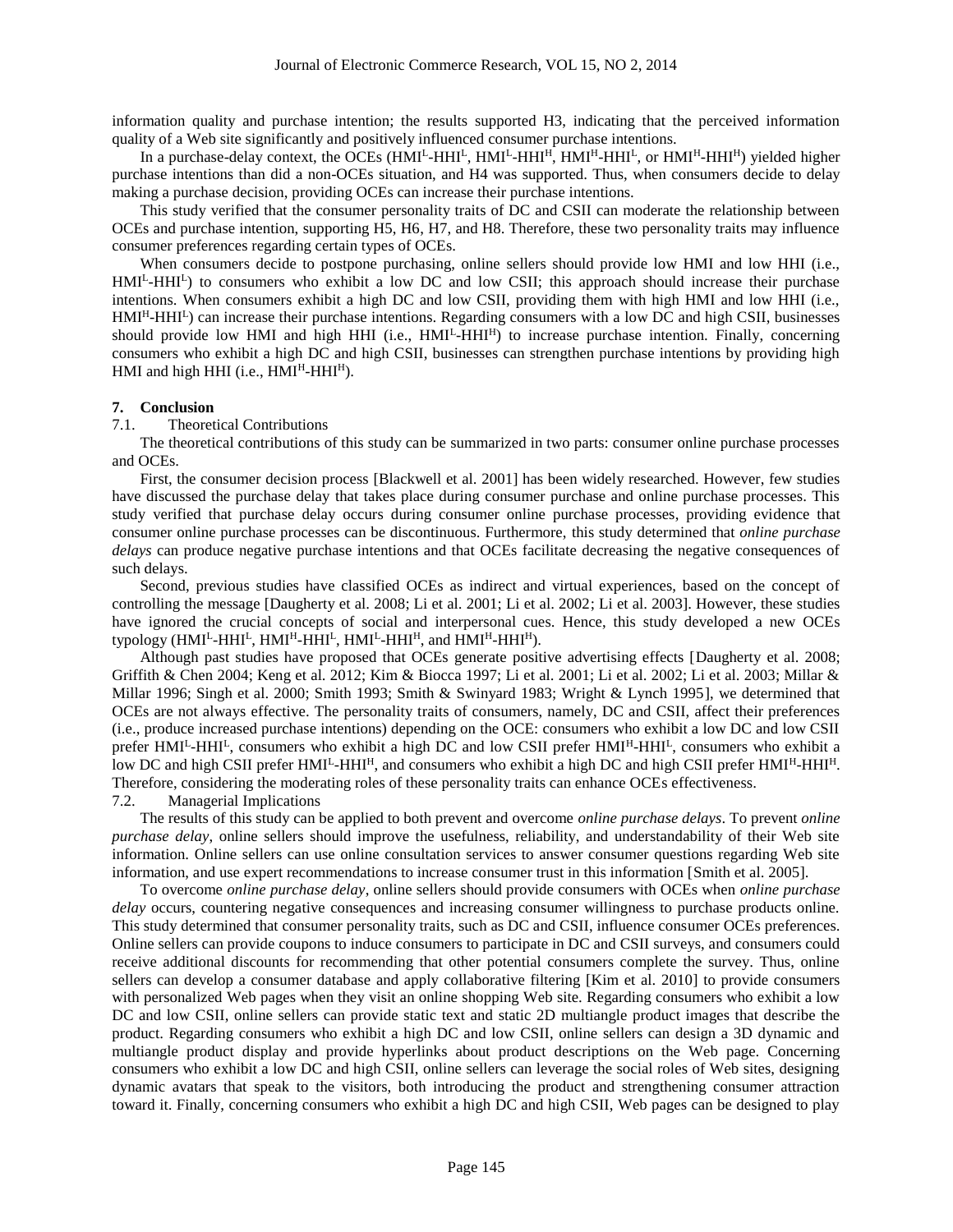a social role (e.g., a dynamic avatar using a voice to introduce a product), involve online communities (e.g., a discussion forum, Q&A), or provide consumers with contact information pertaining to the seller/ avatar, thereby strengthening consumer purchase intention.

7.3. Limitations and Future Research

This study involved an experimental design in which participants were required to imagine that they decided to either buy a product now or later. However, the magnitude of delay was ignored and the purchase decisions seemed unrealistic. Creating real purchase situations and tracking consumer waiting times by using mass samples can be difficult; thus, future studies could involve minor field surveys, using panel studies to select consumers making actual purchases, and tracking their actual purchase delays such as the duration of the delay or the abandoning of the purchase decision (i.e., no choice).

Because the purpose of this study was to discuss the role of OCEs in online purchasing delay, we did not explore the effects of OCEs when consumers did not experience a purchase delay online (i.e., buy now). The Cognitive Resource Matching Theory indicated that any message enhances persuasion a match exists between required and available cognitive resources [Coulter & Punj 2004]. When consumers hesitate to make a purchase decision, they may be willing to spend time gathering additional information about the possible purchase [Greenleaf & Lehmann 1995; Shugan 1980]; hence, additional OCEs may yield positive effects. However, providing additional OCEs to consumers that have decided to purchase may yield limited effects. Future research could explore such issues.

M-commerce, meaning any transaction with a monetary value that is conducted using a mobile telecommunications network [Okazaki 2005], is currently a booming market that is increasingly integrated with Internet applications [Khalifa et al. 2012]. Thus, future studies could compare the effects and conditions of OCEs in e-commerce and m-commerce purchase delays.

#### **Acknowledgment**

The authors would like to thank Editors and two reviewers for many helpful comments and suggestions. They also thank Ministry of Science and Technology of the Republic of China, Taiwan for financially supporting this research under Contract No. 100-2410-H-027-018 and 102-2410-H-036-010.

#### **REFERENCES**

- Ahn, T., S. Ryu, and I. Han, "The Impact of the Online and Offline Features on the User Acceptance of Internet Shopping Mall," *Electronic Commerce Research and Applications*, Vol. 3, No. 4:405-420, 2004.
- Aksoy, L., P.N. Bloom, N.H. Lurie, and B. Cooil, "Should Recommendation Agents Think Like People?" *Journal of Service Research*, Vol. 8, No. 4:297-315, 2006.
- Ariely, D., Controlling the Information Flow: On the Role of Interactivity in Consumers' Decision Making and Preferences, PhD dissertation, NC, Duke University, Durham, 1998.
- Ariely, D., "Controlling the Information Flow: Effects on Consumers' Decision Making and Preferences," *Journal of Consumer Research*, Vol. 27, No. 2:233-248, 2000.
- Bearden, W.O., R.G. Netemeyer, and J.E. Teel, "Measurement of Consumer Susceptibility to Interpersonal Influence," *Journal of Consumer Research*, Vol. 15, No. 4:473-481, 1989.
- Bettman, J. "Issues in Designing Consumer Information Environments," *Journal of Consumer Research*, Vol. 2, No. 3:169-177, 1975.
- Bettman, J.R., M.F. Luce, and J.W. Payne, "Constructive Consumer Choice Process," *Journal of Consumer Research*, Vol. 25, No. 3, 187-217, 1998.
- Blackwell, R.D., P.W. Miniard, and J.F. Engel, Consumer Behavior, 9th ed., FL, Orlando: Harcourt College Publishers, 2001.
- Blodgett, J.G. and R.D. Anderson, "A bayesian Network Model of the Consumer Complaint Process," *Journal of Service Research*, Vol. 2, No. 4:321-338, 2000.
- Burger, J.M. and H.M. Cooper, "The Desirability of Control," *Motivation and Emotion*, Vol. 3, No. 4:381-393, 1979.
- Burger, J.M., "Desire for Control and Achievement-Related Behaviors," *Journal of Personality and Social Psychology*, Vol. 48, No. 6:1520-1533, 1985.
- Burger, J.M., Desire for Control: Personality, Social, and Clinical Perspectives, NY, New York: Plenum Press, 1992.
- Burton, S., E. Howlett, and A.H. Tangari, "Food for Thought: How Will the Nutrition Labeling of Quick Service Restaurant Menu Items Influence Consumers' Product Evaluations, Purchase Intentions, and Choices?" *Journal of Retailing*, Vol. 85, No. 3:258-273, 2009.
- Chen, S.J. and T.Z. Chang, "A Descriptive Model of Online Shopping Process: Some Empirical Results," *International Journal of Service Industry Management*, Vol. 14, No. 5:556-569, 2003.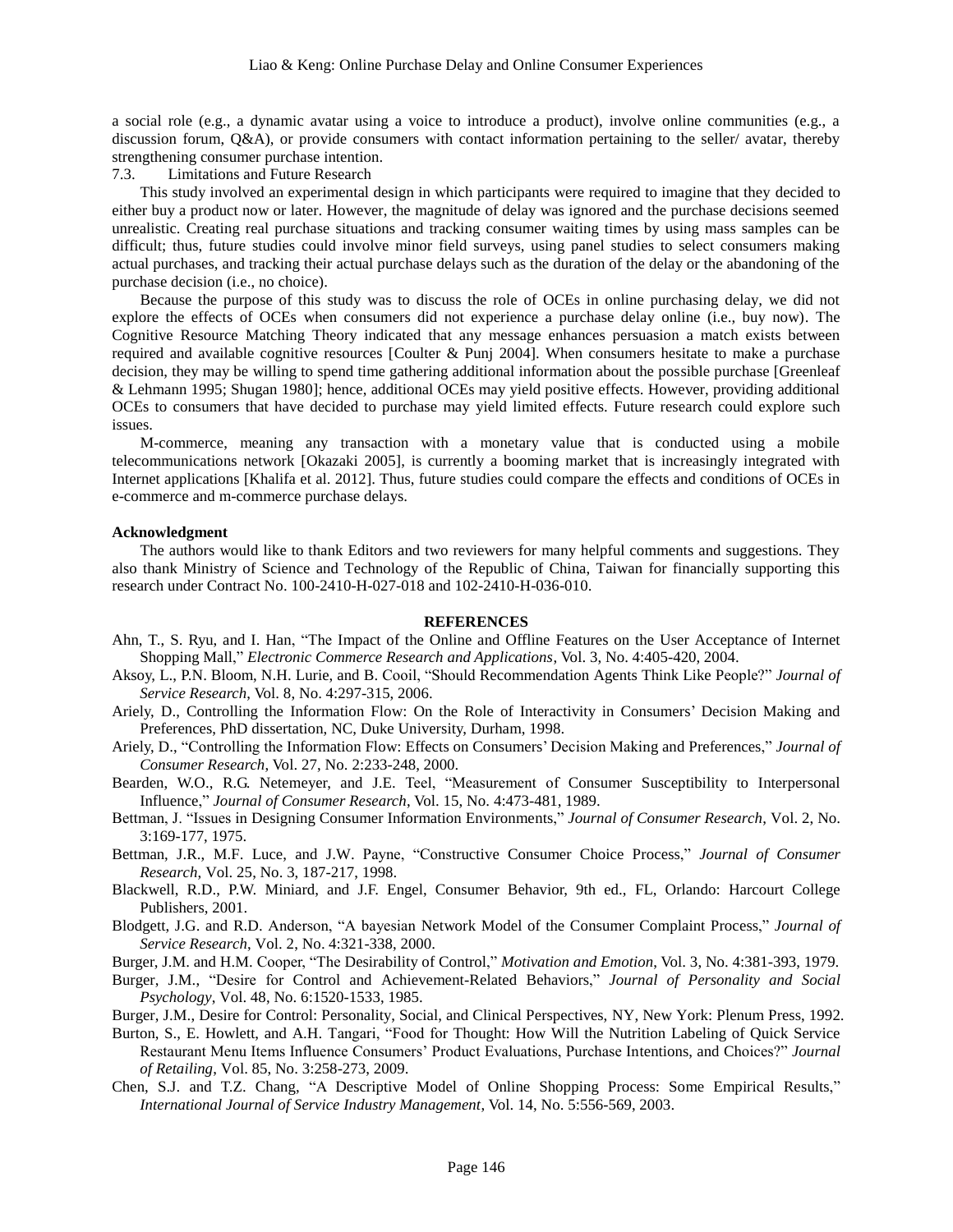- Chen, R. and J. Jia, "Regret and Performance Uncertainty in Consumer Repeat Choice," *Marketing Letters*, Vol. 23, No. 1: 353-365, 2012.
- Cho, C.H. and H.J. Cheon, "Cross-Cultural Comparisons of Interactivity on Corporate Web Sites: The United States, the United Kingdom, Japan, and South Korea," *Journal of Advertising*, Vol. 34, No. 2:99-115, 2005.
- Cho, C.H., J. Kang, and H.J. Cheon, "Online shopping hesitation," *CyberPsychology & Behavior*, Vol. 9, No. 3:261- 74, 2006.
- Chung, H. and E. Ahn, "The Effects of Web Site Structure: The Role of Personal Difference," *CyberPsychology & Behavior*, Vol. 10, No. 6:749-755, 2007.
- Cook, W.A. "Is It Interactive media, or Hyperactive Media?" *Journal of Advertising Research*, Vol. 34, No. 1:7-9, 1994.
- Coulter, K.S. and G.N. Punj, "The Effects of Cognitive Resource Requirements, Availability, and Argument Quality on Brand Attitudes: A Melding of Elaboration Likelihood and Cognitive Resource Matching Theories," *Journal of Advertising*, Vol. 33, No. 4:53-64, 2004.
- Coyle, J.R. and E. Thorson, "The Effects of Progressive Levels of Interactivity and Vividness in Web Marketing Sites," *Journal of Advertising*, Vol. 30, No. 3:13-28, 2001.
- Daugherty, T., H. Li, and F. Biocca, "Consumer Learning and the Effects of Virtual Experience Relative to Indirect and Direct Product Experience," *Psychology & Marketing*, Vol. 25, No. 7:568-586, 2008.
- Dhar, R., "Consumer Preference for a No-Choice Option," *Journal of Consumer Research*, Vol. 24, No. 2:215-231, 1997.
- Dhar, R. and S.M. Nowlis, "To Buy or not to Buy: Response Mode Effects on Consumer Choice," *Journal of Marketing Research*, Vol. 41, No. 4:423-432, 2004.
- Cheung, C.M.K., M.K.O. Lee, and N. Rabjohn, "The Impact of Electronic Word-of-Mouth: The Adoption of Online Opinions in Online Customer Communities," *Internet Research*, Vol. 18, No. 3:229-247, 2008.
- Einhorn, H.J. and R.M. Hogarth, "Behavioral Decision Theory: Processes of Judgment and Choice," *Annual Review of Psychology*, Vol. 32:53-88, 1981.
- Everard, A. and D.F. Galletta, "How Presentation Flaws Affect Perceived Site Quality, Trust, and Intention to Purchase from an Online Store," *Journal of Management Information System*, Vol.22, No. 3: 55-95, 2006.
- Fox, J. and G. Monette, "Generalized Collinearity Diagnostics," *Journal of the American Statistical Association*, Vol. 87, No. 417:178-183, 1992.
- Ghose, A. "Internet Exchanges for Used Goods: An Empirical Analysis of Trade Patterns and Adverse Selection," *MIS Quarterly*, Vol. 33, No. 2:263-291, 2009.
- Ghose, S. and W. Dou, "Interactive Functions and Their Impacts on the Appeal of Internet Presence Sites," *Journal of Advertising Research*, Vol. 38, No. 2:29-43, 1998.
- Greenleaf, E.A. and D.R. Lehmann, "Reasons of Substantial Delay in Consumer Decision Making," *Journal of Consumer Research*, Vol. 22, No. 2:186-199, 1995.
- Gregg, D.F. and S. Walczak, "The Relationship between Website Quality, Trust and Price Premiums at Online Auctions," *Electronic Commerce Research*, Vol. 10, No. 1:1-25, 2010.
- Griffith, D.A. and Q. Chen, "The Influence of Virtual Direct Experience (VDE) on On-Line Ad Message Effectiveness," *Journal of Advertising*, Vol. 33, No. 1:55-68, 2004.
- Ha, L. and E.L. James, "Interactivity Reexamined: A Baseline Analysis of Early Business Web Sites," *Journal of Broadcasting and Electronic Media*, Vol. 42, No. 4:457-469, 1998.
- Haffman, C. and B.E. Kahn, "Variety for Sale: Mass Customization or Mass Confusion?" *Journal of Retailing*, Vol. 74, No. 4: 491-513, 1998.
- Haubl, G. and V. Trifts, "Consumer Decision Making in Online Shopping Environments: The Effects of Interactive Decision Aids," *Marketing Science*, Vol. 19, No. 1:4-21, 2000.
- Heeter, C., "Interactivity in the Context of Designed Experiences," *Journal of Interactive Advertising*, Vol. 1, No. 1, [\(http://jiad.org/article2.html\)](http://jiad.org/article2.html) assessed 2014-04-01, 2000.
- Hoffman, D. L., and T. P. Novak, "Marketing in Hypermedia Computer-Mediated Environments: Conceptual Foundations," *Journal of Marketing*, Vol. 60, No.3:50-68, 1996.
- Holzwarth, M., C. Janiszewski, and M.M. Neumann, "The Influence of Avatars on Online Consumer Shopping Behavior," *Journal of Marketing*, Vol. 70, No. 4:19-36, 2006.
- Hsu, H.C., C.S. Lai, and C.H. Chen, "Extrinsic Cue of Warranty by Selling through a Reputable Website," *Journal of Advertising Research*, Vol. 47, No. 2, 158-164, 2007.
- ITIS (Industry and Technology Intelligence Service), Online Shopping Research Projects, Taiwan, Taipei: Ministry of Economic Affairs, R.O.C., 2012.
- Jacoby, J., D.E. Speller, and C.K. Berning, "Brand Choice Behavior as a Function of Information Load: Replication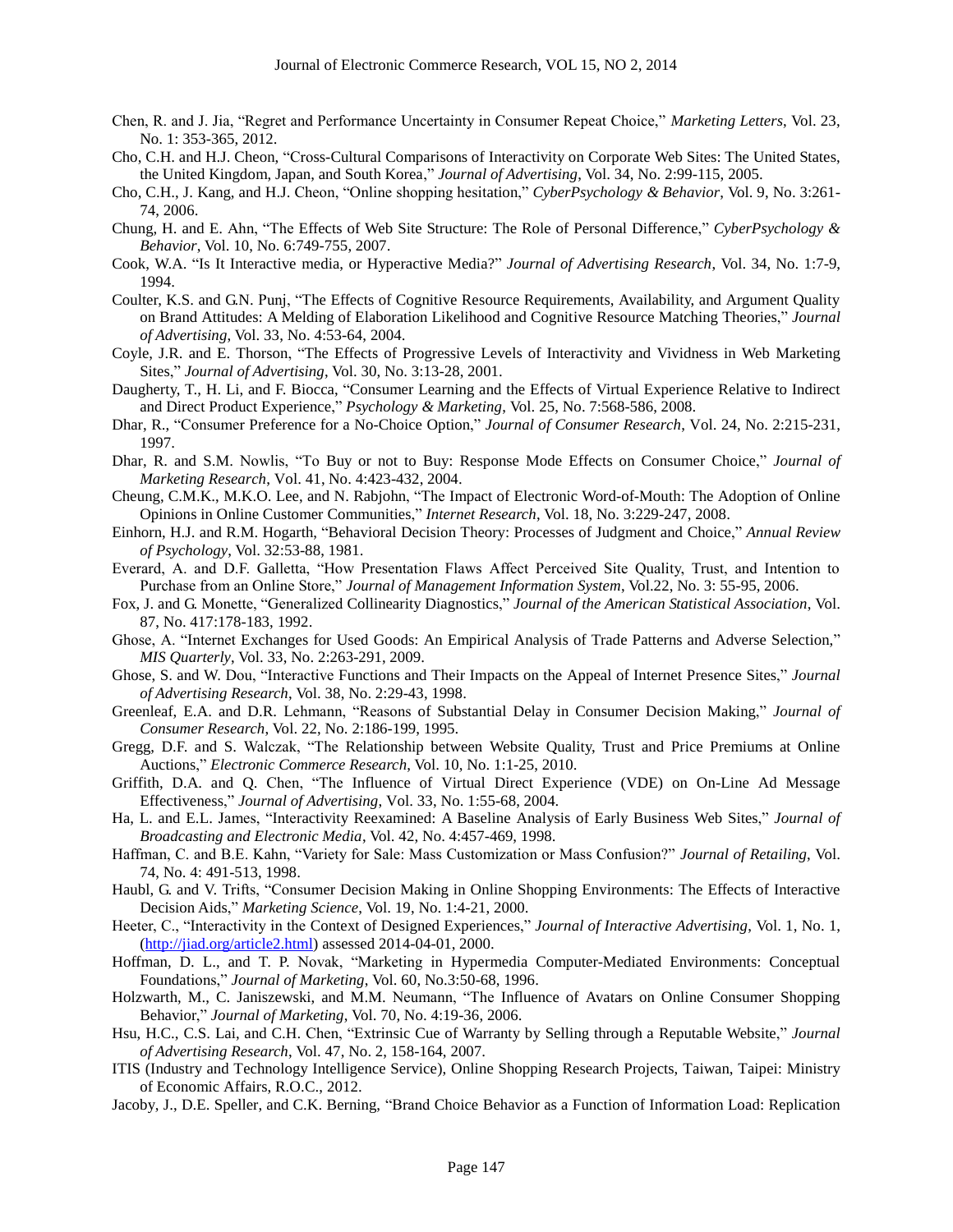and Extension," *Journal of Consumer Research*, Vol. 1, No. 1:33-42, 1974.

- Jensen, T., J. Kees, S. Burton, and F.L. Turnipseed, "Advertised Reference Prices in an Internet Environment: Effects on Consumer Price Perceptions and Channel Search Intentions," *Journal of Interactive Marketing*, Vol. 17, No. 2:20-33, 2003.
- Jiang, Z., J. Chan, B.C.Y. Tan, and W.S. Chua, "Effects of Interactivity on Website Involvement and Purchase Intention," *Journal of the Association for Information Systems*, Vol. 11, No. 1:34-59, 2010.
- Keng, C.J., T.H. Liao, and Y.I. Yang, "The Effects of Sequential Combinations of Virtual Experience, Direct Experience, and Indirect Experience: The Moderating Roles of Need for Touch and Product Involvement," *Electronic Commerce Research*, Vol. 12, No 2:177-199, 2012.
- Keng, C.J., and C.C. Liu, "Can Avatar and Self-Referencing Really Increase the Effects of Online 2-D and 3-D Advertising?" *Computers in Human Behavior*, Vol. 29, No. 3:791-802, 2013.
- Khalifa, M., S.K.N. Cheng, and K.N. Shen, "Adoption of Mobile Commerce: A Confidence Model," *Journal of Computer Information Systems*, Vol. 53, No. 1:14-22, 2012.
- Kim, D.J., D.L. Ferrin, and H.R. Rao, "A Trust-Based Consumer Decision-Making Model in Electronic Commerce: The Role of Trust, Perceived Risk, and Their Antecedents," *Decision Support Systems*, Vol. 44, No. 2:544-564, 2008.
- Kim, H.N., A.T. Ji, I. Ha, and G.S. Jo, "Collaborative Filtering Based on Collaborative Tagging for Enhancing the Quality of Recommendation," *Electronic Commerce Research and Applications*, Vol. 9, No. 1:73-83, 2010.
- Kim, T. and F. Biocca, "Telepresence via Television: Two Dimensions of Telepresence May Have Different Connections to Memory and Persuasion," *Journal of Computer-Mediated Communication*, Vol. 3, No. 2, [\(http://jcmc.indiana.edu/vol3/issue2/kim.html\)](http://jcmc.indiana.edu/vol3/issue2/kim.html) assessed 2014-04-01, 1997.
- Kimes, S.E. and J. Wirtz, "Has Revenue Management Become Acceptable?" *Journal of Service Research*, Vol. 6, No. 2:125-135, 2003.
- Klein, L.R., "Creating Virtual Product Experiences: The Role of Telepresence," *Journal of Interactive Marketing*, Vol. 17, No. 1:41-55, 2003.
- Ko, H., C.H. Cho, and M.S. Roberts, "Internet Uses and Gratifications: A Structural Equation Model of Interactivity Advertising," *Journal of Advertising*, Vol. 34, No. 2:57-70, 2005.
- Kukar-Kinney, M., and A.G. Close, "The Determinants of Consumers' Online Shopping Cart Abandonment," *Journal of the Academy Marketing Science*, Vol. 38, No. 2: 240-250, 2010.
- Lalwani, A.K., "Interpersonal Orientation of Spouses and Household Purchase Decisions: The Case of Restaurants," *The Service Industries Journal*, Vol. 22, No. 1:184-200, 2002.
- Lee, S. and A.J. Dubinsky, "Influence of Salesperson Characteristics and Customer Emotion on Retail Dyadic Relationships," *The International Review of Retail, Distribution and Consumer Research*, Vol. 13, No. 1:21-36, 2003.
- Li, H., T. Daugherty, and F. Biocca, "Characteristics of Virtual Experience in Electronic Commerce: A Protocol Analysis," *Journal of Interactive Marketing*, Vol. 15, No. 3:13-30, 2001.
- Li, H., T. Daugherty, and F. Biocca, "Impact of 3-D Advertising on Product Knowledge, Brand Attitude, and Purchase Intention: The Mediating Role of Presence," *Journal of Advertising*, Vol. 31, No. 3:43-59, 2002.
- Li, H., T. Daugherty, and F. Biocca, "The Role of Virtual Experience in Consumer Learning," *Journal of Consumer Psychology*, Vol. 13, No. 4:395-407, 2003.
- Lim, S.H., S. Lee, Y. Hur, and C.E. Koh, "Role of Trust in Adoption of Online Auto Insurance," *Journal of Computer Information Systems*, Vol. 5, No. 2:151-159, 2009.
- Liu, Y., "Developing a Scale to Measure the Interactivity of Websites," *Journal of Advertising Research*, Vol. 43, No. 2:207-216, 2003.
- Liu, Y. and L.J. Shrum, "What Is Interactivity and Is It Always Such a Good Thing? Implications of Definition, Person, and Situation for the Influence of Interactivity on Advertising Effectiveness," *Journal of Advertising*, Vol. 31, No. 4:53-64, 2002.
- Lombard, M. and T. Ditton, "At the Heart of It All: The Concept of Presence," *Journal of Computer-Mediated Communication*, Vol. 3, No. 2, [\(http://jcmc.indiana.edu/vol3/issue2/lombard.html\)](http://jcmc.indiana.edu/vol3/issue2/lombard.html) assessed 2014-04-01, 1997.
- Luce, M.F., J.R. Bettman, and J.W. Payne, "Choice Processing in Emotionally Difficult Decisions," *Journal of Experimental Psychology: Learning, Memory, and Cognition*, Vol. 23, No. 2: 384-408, 1997.
- Lukaszewski, K.M., D.L. Stone, and E.F. Stone-Romero, "The Effects of the Ability to Choose the Type of Human Resources System on Perceptions of Invasion of Privacy and System," *Journal of Business Psychology*, Vol. 23, No. 3-4:73-86, 2008.
- McGuire. W.J. "Personality and Susceptibility to Social Influence," *Handbook of Personality Theory and Research*, E.F. Borgatta and W.W. Lambert (eds.), Rand McNally, Chicago, IL, pp. 1130-1187, 1968.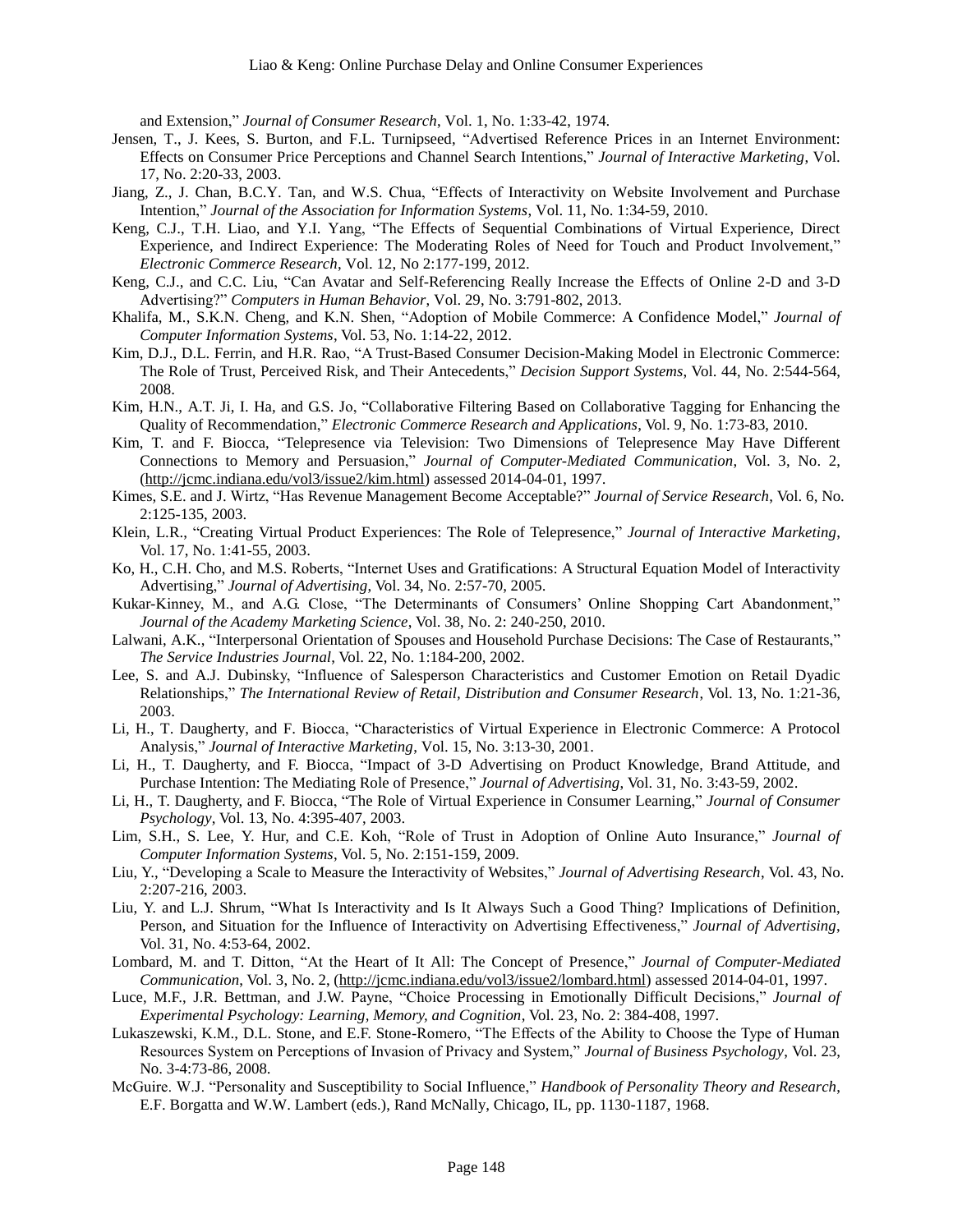- McKinney, V., K. Yoon, and F.M. Zahedi, "The Measurement of Web-Customer Satisfaction: An Expectation and Disconfirmation Approach," *Information Systems Research*, Vol. 13, No. 3:296-315, 2002.
- Millar, M.G. and K.U. Millar, "The Effects of Direct and Indirect Experience on Affective and Cognitive Responses and the Attitude-Behavior Relation," *Journal of Experimental Social Psychology*, Vol. 32, No. 6:561-579, 1996.
- Moon, Y., "Intimate Exchanges: Using Computers to Elicit Self-Disclosure from Consumers," *Journal of Consumer Research*, Vol. 26, No. 4:323-339, 2000.
- Moon, Y. and C. Nass, "How 'Real' are Computer Personalities? Psychological Responses to Personality Types in Human-Computer Interaction," *Communication Research*, Vol. 23, No. 6:651-674, 1996.
- Mourali, M., M. Laroche, and F. Pons, "Antecedents of Consumer Relative Preference for Interpersonal Information Sources in Pre-Purchase Search," *Journal of Consumer Behavior*, Vol. 4, No. 5:307-318, 2005.
- Nass, C.I, B.J. Fogg, and Y. Moon, "Can Computers be Teammates?" *International Journal of Human-Computer Studies*, Vol. 45, No. 6:669–678, 1996.
- Nass, C.I., Y. Moon, and N. Green, "Are Machines Gender Neutral? Gender-Stereotypic Responses to Computers with Voices," *Journal of Applied Social Psychology*, Vol. 27, No. 10:864-876, 1997.
- Nass, C., Y. Moon, B.J. Fogg, B. Reeves, and D. Christopher Dryer, "Can Computer Personalities be Human Personalities?" *International Journal of Human- Computer Studies*, Vol. 43, No. 2:223-239, 1995.
- Nunnally, J.C., Psychometric Theory, 2nd ed., NY, New York: McGraw-Hill, 1978.
- Okazaki, S., "New Perspectives on M-Commerce Research," *Journal of Electronic Commerce Research*, Vol. 6, No. 3:160-164, 2005.
- Payne, J.W. "Contingent Decision Behavior," *Psychological Bulletin*, Vol. 92, No. 2:382-402, 1982.
- Poddar, A., J. Mosteller, and P.S. Ellen, "Consumers' Rules of Engagement in Online Information Exchanges," *Journal of Consumer Affairs*, Vol. 43, No. 3:419-448, 2009.
- Prendergast, G., W.L. Cheung, and D. West, "How Far Is Too Far? The Antecedents of Offensive Advertising in Modern China," *Journal of Advertising Research*, Vol. 48, No. 4:484-495, 2008.
- Román, S. and P.J. Cuestas, "The Perceptions of Consumers Regarding Online Retailers' Ethics and Their Relationship with Consumers' General Internet Expertise and Word Of Mouth: A Preliminary Analysis," *Journal of Business Ethics*, Vol. 83, No. 4:641-656, 2008.
- Shugan, S.M. "The Cost of Thinking," *Journal of Consumer Research*, Vol. 7, No. 2:99-111, 1980.
- Sicilia, M., S. Ruiz, and J.L. Munuera, "Effects of Interactivity in a Web Site: The Moderating Effect of Need for Cognition," *Journal of Advertising*, Vol. 34, No. 3, 31-45, 2005.
- Singh, M., S.K. Balasubramanian, and G. Chakraborty, "A Comparative Analysis of Three Communication Formats: Advertising, Infomercial, and Direct Experience," *Journal of Advertising*, Vol. 29, No. 4, 59-75, 2000.
- Sivaramakrishnan, S., F. Wan, and Z. Tang, "Giving an 'E-Human Touch' to E-Tailing: the moderating roles of static Information Quantity and Consumption Motive in the Effectiveness of an Anthropomorphic Information Agent," *Journal of Interactive Marketing*, Vol. 21, No. 1:60-75, 2007.
- Smith, R.E. "Integrating Information from Advertising and Trial: Processes and Effects on Consumer Response to Product Information," *Journal of Marketing Research*, Vol. 30, No. 2:204-219, 1993.
- Smith, D., S. Menon, and K. Sivakumar, "Online Peer and Editorial Recommendations, Trust, and Choice in Virtual Markets," *Journal of Interactive Marketing*, Vol. 19, No. 3:15-37, 2005.
- Smith, R.E. and W.R. Swinyard, "Attitude-Behavior Consistency: The Impact of Product Trial versus Advertising," *Journal of Marketing Research*, Vol. 20, No. 3:257-267, 1983.
- Sohn, D., Ci, C. and B.K. Lee, "The Moderating Effects of Expectation on the Patterns of the Interactivity-Attitude Relationship," *Journal of Advertising*, Vol. 36, No. 3:261-271, 2007.
- Song, S.S. and M. Kim, "Does More Mean Better? An Examination of Visual Product Presentation in E-Retailing," *Journal of Electronic Commerce Research*, Vol. 13, No. 4: 345-355, 2013.
- Song, J.H. and G.M. Zinkhan, "Determinants of Perceived Web Site Interactivity," *Journal of Marketing*, Vol. 72, No. 2:99-113, 2008.
- Suntornpithug, N. and J. Khamalah, "Machine and Person Interactivity: The Driving Forces Behind Influences on Consumers' Willingness to Purchase Online," *Journal of Electronic Commerce Research*, Vol. 11, No. 4:299- 325, 2010.
- Steuer, J., "Defining Virtual Reality: Dimensions Determining Telepresence," *Journal of Communication*, Vol. 42, No. 4:73-93, 1992.
- Steuer, J. and C. Nass, "Voices, Boxes, and Sources of Messages Computers and Social Actors," *Human Communication Research*, Vol. 19, No. 4:504-527, 1993.
- Suh, K.S. and Y.E. Lee, "The Effects of Virtual Reality on Consumer Learning: An Empirical Investigation," *MIS Quarterly*, Vol. 29, No. 4:673-697, 2005.